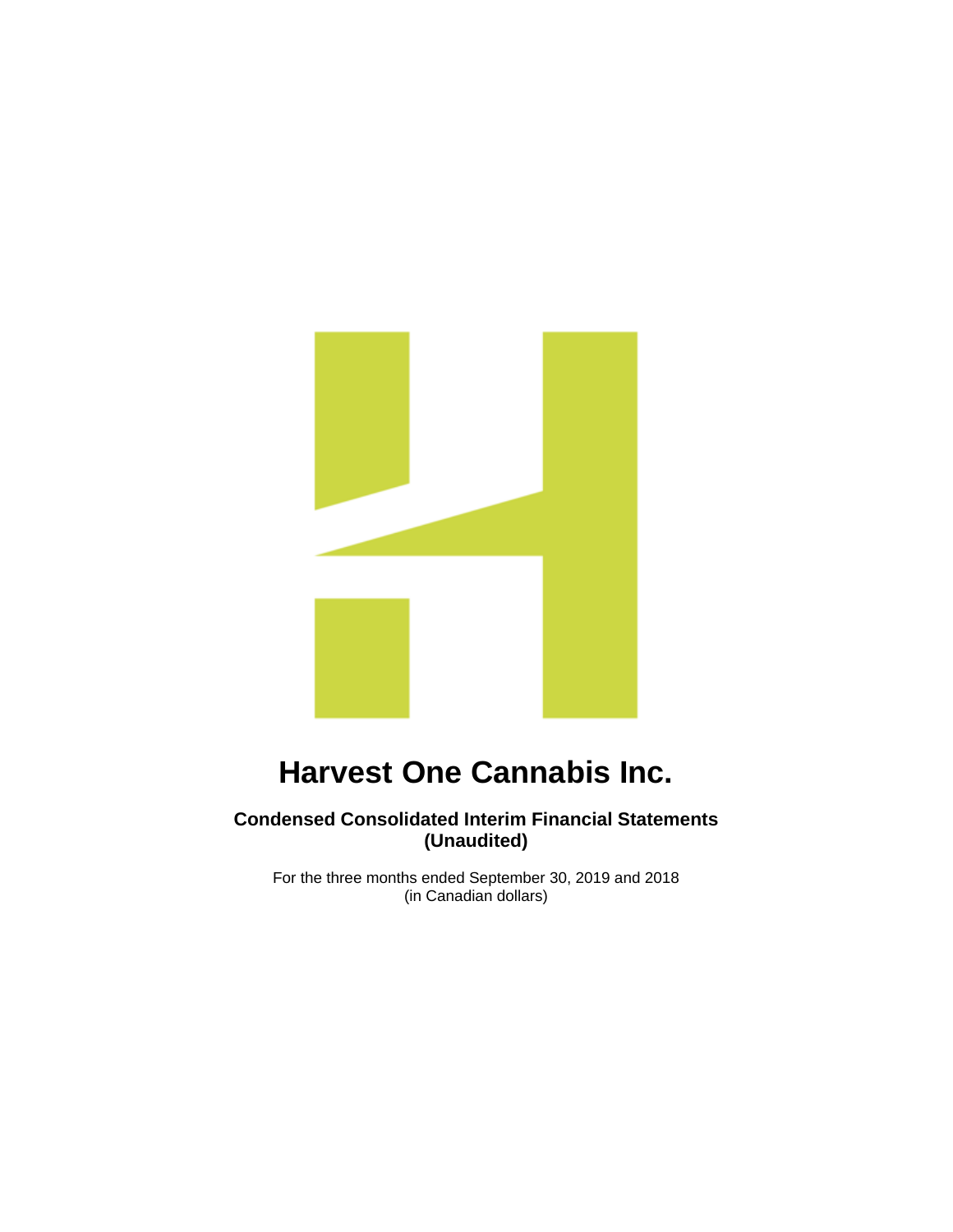### **Table of contents**

| $\mathbf{3}$   |
|----------------|
| $\overline{4}$ |
| 5              |
| 6              |
| 7-26           |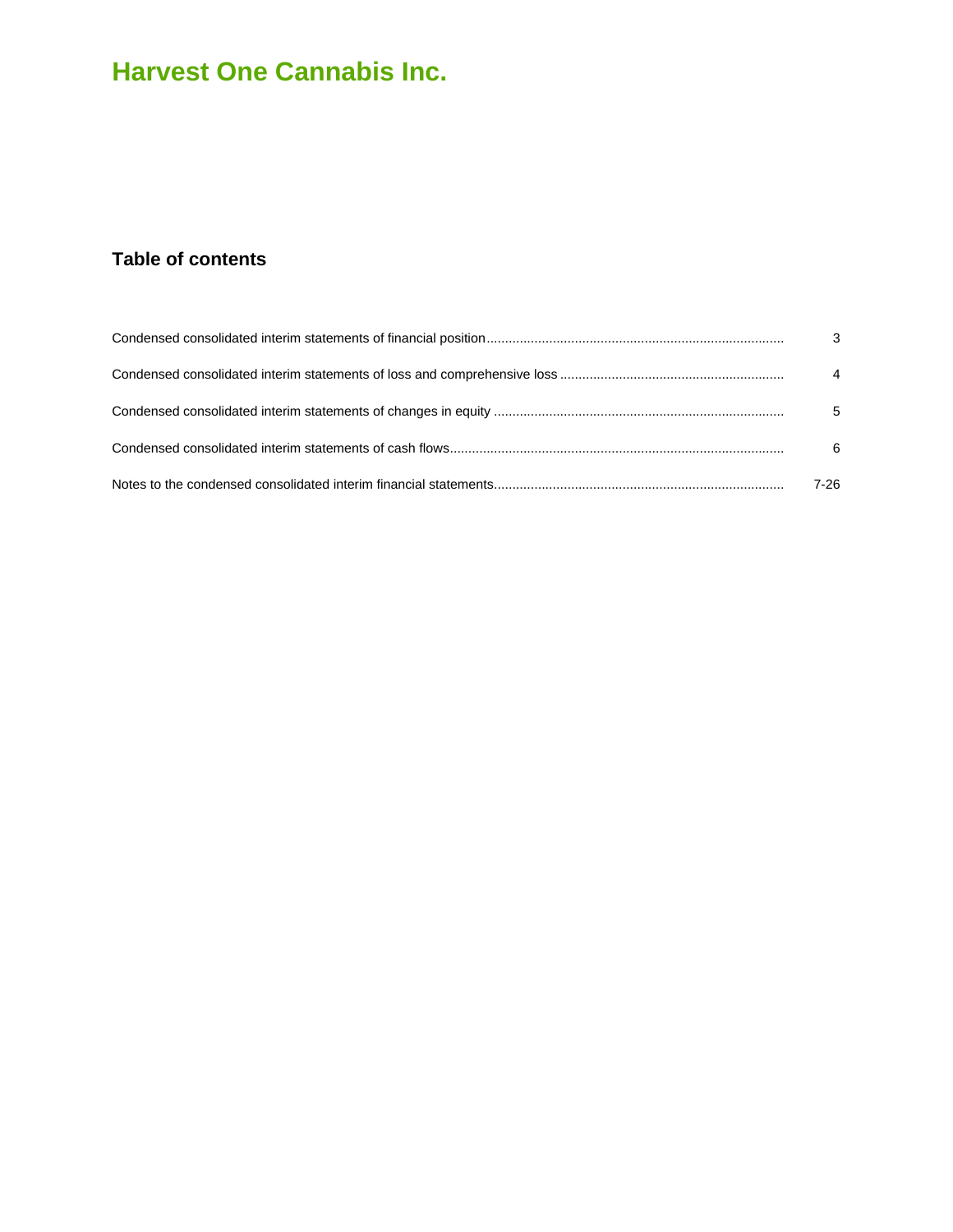### <span id="page-2-0"></span>Condensed consolidated interim statements of financial position

As at September 30, 2019 and June 30, 2019

(Unaudited – Expressed in thousands of Canadian dollars, except share and per share amounts)

|                                                 | <b>Note</b> | September 30<br>2019 | June 30<br>2019 |
|-------------------------------------------------|-------------|----------------------|-----------------|
|                                                 |             | \$                   | \$              |
| <b>Assets</b>                                   |             |                      |                 |
| <b>Current assets</b>                           |             |                      |                 |
| Cash and cash equivalents                       |             | 7,272                | 20,301          |
| Accounts receivable                             | 4           | 4,849                | 3,308           |
| Inventories                                     | 5           | 14,915               | 9,083           |
| <b>Biological assets</b>                        | 6           | 801                  | 857             |
| Prepaid expenses and deposits                   |             | 1,991                | 1,612           |
| Promissory note                                 |             |                      | 255             |
|                                                 |             | 29,828               | 35,416          |
| Property, plant and equipment                   | 7           | 39,678               | 31,125          |
| Investment in and loan to associate             | 8           | 1,965                | 1,865           |
| Intangible assets                               | 9           | 25,600               | 10,334          |
| Goodwill                                        | 12          | 32,028               | 23,583          |
| <b>Total assets</b>                             |             | 129,099              | 102,323         |
| <b>Liabilities</b>                              |             |                      |                 |
| <b>Current liabilities</b>                      |             |                      |                 |
| Accounts payable and accrued liabilities        | 13          | 15,022               | 8,301           |
| Loans and lease liabilities                     | 14          | 419                  | 101             |
|                                                 |             | 15,441               | 8,402           |
| Loans and lease liabilities                     | 14          | 2,510                | 139             |
| Deferred tax liability                          |             | 647                  | 647             |
| <b>Total liabilities</b>                        |             | 18,598               | 9,188           |
| <b>Equity</b>                                   |             |                      |                 |
| Share capital                                   | 16          | 146,128              | 125,093         |
| Other reserves                                  | 17          | 19,994               | 18,042          |
| Accumulated other comprehensive loss            |             | (330)                | (139)           |
| Accumulated deficit                             |             | (59, 711)            | (54, 450)       |
| Equity attributable to Harvest One shareholders |             | 106,081              | 88,546          |
| Non-controlling interest                        | 11          | 4,420                | 4,589           |
| <b>Total equity</b>                             |             | 110,501              | 93,135          |
| Total liabilities and equity                    |             | 129,099              | 102,323         |

Commitments (note 19)

**"Frank Holler" "Grant Froese"**

Grant Froese, Director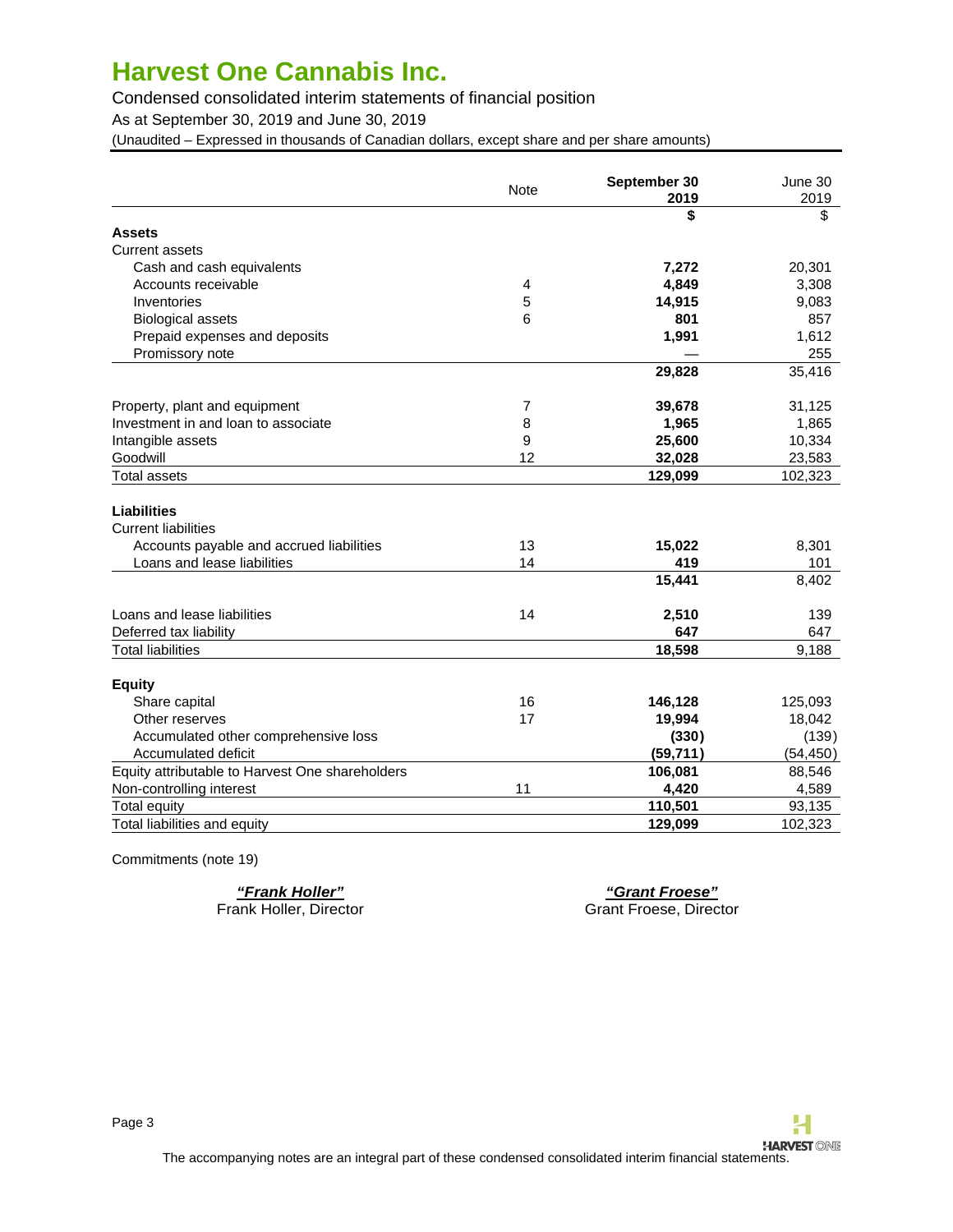Condensed consolidated interim statements of loss and comprehensive loss

For the three months ended September 30, 2019 and 2018

<span id="page-3-0"></span>(Unaudited – Expressed in thousands of Canadian dollars, except share and per share amounts)

|                                                                                                |       |                       | For the three months ended<br>September 30 |
|------------------------------------------------------------------------------------------------|-------|-----------------------|--------------------------------------------|
|                                                                                                | Note  | 2019                  | 2018                                       |
|                                                                                                |       | \$                    | \$                                         |
| Revenue                                                                                        |       | 4,201                 | 1,679                                      |
| Excise taxes                                                                                   |       | 137                   |                                            |
| Net revenue                                                                                    | 20    | 4,064                 | 1,679                                      |
| Cost of sales                                                                                  |       |                       |                                            |
| <b>Production costs</b>                                                                        |       | 622                   | 648                                        |
| Inventory expensed to cost of sales                                                            |       | 2,620                 | 1,159                                      |
| Gross profit (loss) before fair value adjustments                                              |       | 822                   | (128)                                      |
| Realized fair value amounts included in inventory sold                                         | 5     | 705                   | 504                                        |
| Unrealized change in fair value of biological assets                                           | 6     | (1, 148)              | (1,210)                                    |
| Gross profit                                                                                   |       | 1,265                 | 578                                        |
| Expenses                                                                                       |       |                       |                                            |
| General and administration                                                                     | 15    | 4,145                 | 2,671                                      |
| Sales and marketing                                                                            |       | 827                   | 594                                        |
| Acquisition costs                                                                              |       |                       | 30                                         |
| Research and development                                                                       |       | 112                   |                                            |
| Depreciation and amortization                                                                  |       | 675                   | 78                                         |
| Share-based compensation                                                                       | 17(a) | 697                   | 1,575                                      |
| Asset impairment and write-downs                                                               |       |                       | 332                                        |
| Severance and reorganization costs                                                             | 18    |                       | 1,115                                      |
|                                                                                                |       | 6,456                 | 6,395                                      |
| Loss from operations                                                                           |       | (5, 191)              | (5,817)                                    |
| Other income (expense)                                                                         |       |                       |                                            |
| Interest and other income                                                                      |       | 47                    |                                            |
| Finance costs                                                                                  |       | (135)                 | (7)                                        |
| Share of loss from investment in associate                                                     | 8(a)  | (151)                 |                                            |
| Foreign exchange gain (loss)                                                                   |       |                       | 29                                         |
|                                                                                                |       | (239)                 | 22                                         |
| Net loss                                                                                       |       | (5, 430)              | (5,795)                                    |
| Other comprehensive (loss) income                                                              |       |                       |                                            |
| Foreign currency translation                                                                   |       | (191)                 | (28)                                       |
| <b>Comprehensive loss</b>                                                                      |       | (5,621)               | (5,823)                                    |
| Net loss attributable to:                                                                      |       |                       |                                            |
| Harvest One Cannabis Inc.                                                                      |       | (5,261)               | (5,795)                                    |
| Non-controlling interests                                                                      | 11    | (169)                 |                                            |
| Comprehensive loss attributable to:                                                            |       |                       |                                            |
| Harvest One Cannabis Inc.                                                                      |       | (5, 452)              | (5,823)                                    |
| Non-controlling interests                                                                      | 11    | (169)                 |                                            |
| Net loss per share - basic and diluted<br>Weighted average number of outstanding common shares |       | (0.02)<br>213,666,344 | (0.03)<br>173,621,452                      |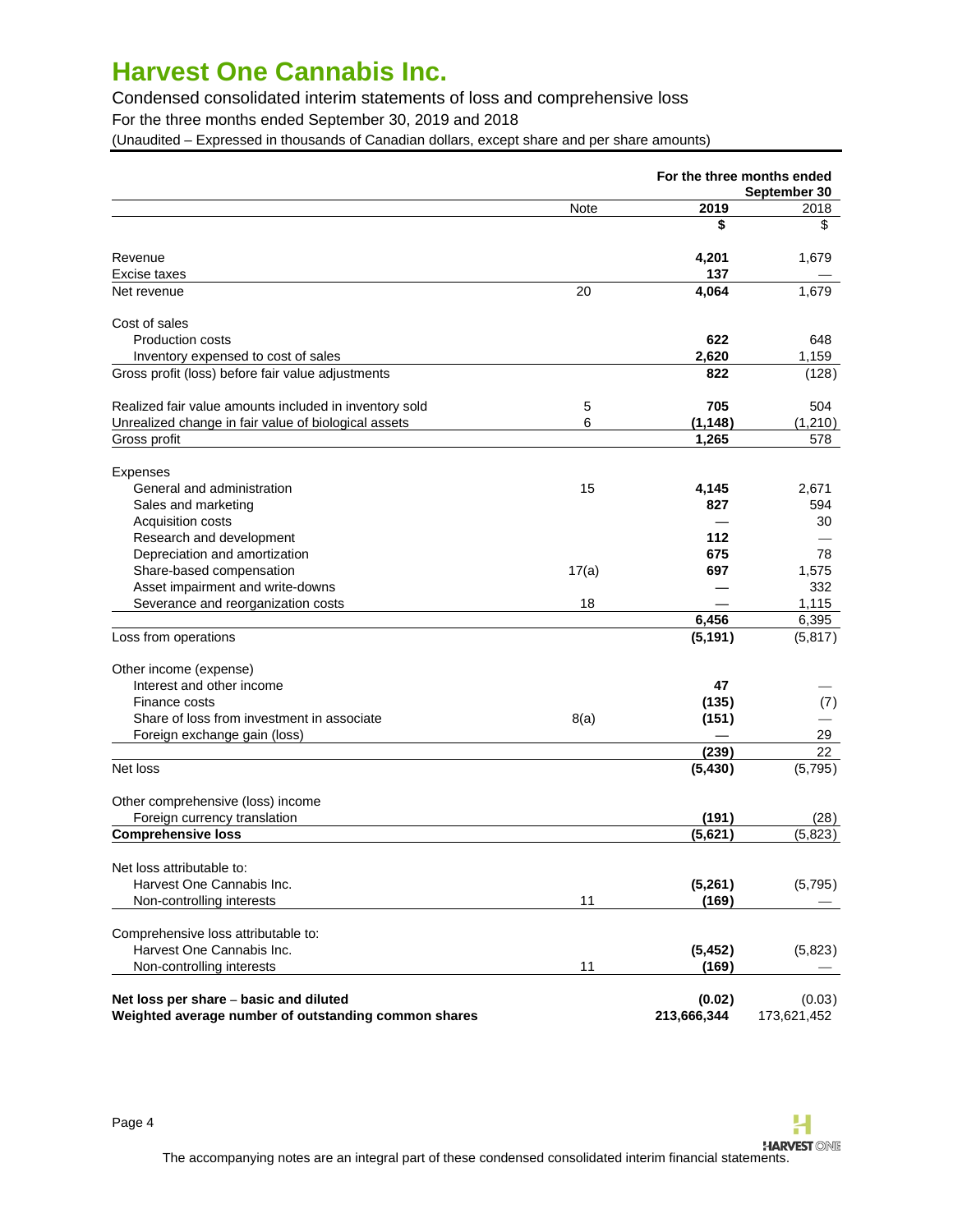Condensed consolidated interim statements of changes in equity

For the three months ended September 30, 2019 and 2018

(Unaudited – Expressed in thousands of Canadian dollars, except share and per share amounts)

<span id="page-4-0"></span>

| Accumulated<br>Non-<br>other<br>Number of<br>comprehensive<br>controlling<br>Accumulated<br>deficit<br>Note<br>Total<br>Share capital<br>Other reserves<br>shares<br>loss<br>interest<br>\$<br>\$<br>\$<br>#<br>S<br>\$<br>\$<br>(83)<br>(26, 598)<br>Balance, July 1, 2018<br>173,621,452<br>117,736<br>13,856<br>104,911<br>$\overline{\phantom{m}}$<br>17(a)<br>1,575<br>1,575<br>Share-based compensation<br>(28)<br>Foreign currency translation<br>(5,795)<br>Net loss<br>$\hspace{0.1mm}-\hspace{0.1mm}$<br>173,621,452<br>117,736<br>100,663<br>Balance, September 30, 2018<br>15,431<br>(111)<br>(32, 393)<br>$\overline{\phantom{m}}$<br>(139)<br>125,093<br>18,042<br>(54, 450)<br>4,589<br>Balance, July 1, 2019<br>185,819,851<br>396<br>Common shares issued for services<br>581,202<br>396<br>20,639<br>Common shares issued for acquisition<br>10<br>28,272,622<br>20,639<br>$\hspace{0.05cm}$<br>1,255<br>Options and warrants issued for acquisition<br>10, 17<br>1,255<br>697<br>697<br>Share-based compensation<br>17(a)<br>Foreign currency translation<br>(191)<br>$\hspace{1.0cm} \overline{\hspace{1.0cm} \hspace{1.0cm} \hspace{1.0cm} \hspace{1.0cm} } \hspace{1.0cm} \hspace{1.0cm} \hspace{1.0cm} \hspace{1.0cm} \hspace{1.0cm} \hspace{1.0cm} \hspace{1.0cm} \hspace{1.0cm} \hspace{1.0cm} \hspace{1.0cm} \hspace{1.0cm} \hspace{1.0cm} \hspace{1.0cm} \hspace{1.0cm} \hspace{1.0cm} \hspace{1.0cm} \hspace{1.0cm} \hspace{1.0cm} \hspace{1.0cm}$<br>$\hspace{0.05cm}$<br>(5,261)<br>(169)<br>Net loss<br>$\hspace{0.05cm}$ | Balance, September 30, 2019 | 214,673,675 | 146,128 | 19,994 | (330) | (59, 711) | 4,420 | 110,501  |
|----------------------------------------------------------------------------------------------------------------------------------------------------------------------------------------------------------------------------------------------------------------------------------------------------------------------------------------------------------------------------------------------------------------------------------------------------------------------------------------------------------------------------------------------------------------------------------------------------------------------------------------------------------------------------------------------------------------------------------------------------------------------------------------------------------------------------------------------------------------------------------------------------------------------------------------------------------------------------------------------------------------------------------------------------------------------------------------------------------------------------------------------------------------------------------------------------------------------------------------------------------------------------------------------------------------------------------------------------------------------------------------------------------------------------------------------------------------------------------------------------------------------------------------------------------|-----------------------------|-------------|---------|--------|-------|-----------|-------|----------|
|                                                                                                                                                                                                                                                                                                                                                                                                                                                                                                                                                                                                                                                                                                                                                                                                                                                                                                                                                                                                                                                                                                                                                                                                                                                                                                                                                                                                                                                                                                                                                          |                             |             |         |        |       |           |       | (5, 430) |
|                                                                                                                                                                                                                                                                                                                                                                                                                                                                                                                                                                                                                                                                                                                                                                                                                                                                                                                                                                                                                                                                                                                                                                                                                                                                                                                                                                                                                                                                                                                                                          |                             |             |         |        |       |           |       | (191)    |
|                                                                                                                                                                                                                                                                                                                                                                                                                                                                                                                                                                                                                                                                                                                                                                                                                                                                                                                                                                                                                                                                                                                                                                                                                                                                                                                                                                                                                                                                                                                                                          |                             |             |         |        |       |           |       |          |
|                                                                                                                                                                                                                                                                                                                                                                                                                                                                                                                                                                                                                                                                                                                                                                                                                                                                                                                                                                                                                                                                                                                                                                                                                                                                                                                                                                                                                                                                                                                                                          |                             |             |         |        |       |           |       |          |
|                                                                                                                                                                                                                                                                                                                                                                                                                                                                                                                                                                                                                                                                                                                                                                                                                                                                                                                                                                                                                                                                                                                                                                                                                                                                                                                                                                                                                                                                                                                                                          |                             |             |         |        |       |           |       |          |
|                                                                                                                                                                                                                                                                                                                                                                                                                                                                                                                                                                                                                                                                                                                                                                                                                                                                                                                                                                                                                                                                                                                                                                                                                                                                                                                                                                                                                                                                                                                                                          |                             |             |         |        |       |           |       |          |
|                                                                                                                                                                                                                                                                                                                                                                                                                                                                                                                                                                                                                                                                                                                                                                                                                                                                                                                                                                                                                                                                                                                                                                                                                                                                                                                                                                                                                                                                                                                                                          |                             |             |         |        |       |           |       | 93,135   |
|                                                                                                                                                                                                                                                                                                                                                                                                                                                                                                                                                                                                                                                                                                                                                                                                                                                                                                                                                                                                                                                                                                                                                                                                                                                                                                                                                                                                                                                                                                                                                          |                             |             |         |        |       |           |       |          |
|                                                                                                                                                                                                                                                                                                                                                                                                                                                                                                                                                                                                                                                                                                                                                                                                                                                                                                                                                                                                                                                                                                                                                                                                                                                                                                                                                                                                                                                                                                                                                          |                             |             |         |        |       |           |       | (5,795)  |
|                                                                                                                                                                                                                                                                                                                                                                                                                                                                                                                                                                                                                                                                                                                                                                                                                                                                                                                                                                                                                                                                                                                                                                                                                                                                                                                                                                                                                                                                                                                                                          |                             |             |         |        |       |           |       | (28)     |
|                                                                                                                                                                                                                                                                                                                                                                                                                                                                                                                                                                                                                                                                                                                                                                                                                                                                                                                                                                                                                                                                                                                                                                                                                                                                                                                                                                                                                                                                                                                                                          |                             |             |         |        |       |           |       |          |
|                                                                                                                                                                                                                                                                                                                                                                                                                                                                                                                                                                                                                                                                                                                                                                                                                                                                                                                                                                                                                                                                                                                                                                                                                                                                                                                                                                                                                                                                                                                                                          |                             |             |         |        |       |           |       |          |
|                                                                                                                                                                                                                                                                                                                                                                                                                                                                                                                                                                                                                                                                                                                                                                                                                                                                                                                                                                                                                                                                                                                                                                                                                                                                                                                                                                                                                                                                                                                                                          |                             |             |         |        |       |           |       |          |
|                                                                                                                                                                                                                                                                                                                                                                                                                                                                                                                                                                                                                                                                                                                                                                                                                                                                                                                                                                                                                                                                                                                                                                                                                                                                                                                                                                                                                                                                                                                                                          |                             |             |         |        |       |           |       |          |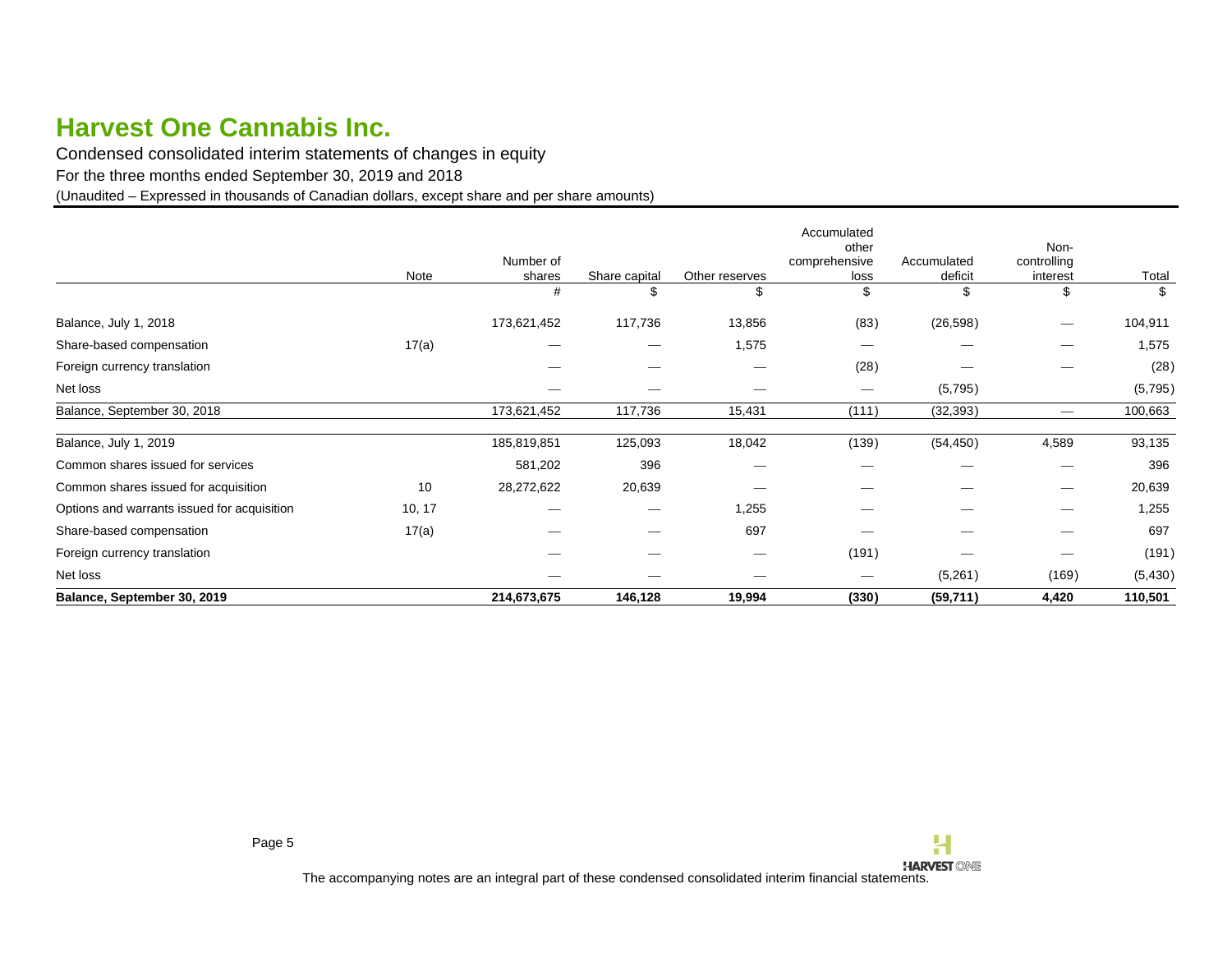### Condensed consolidated interim statements of cash flows

For the three months ended September 30, 2019 and 2018

(Unaudited – Expressed in thousands of Canadian dollars, except share and per share amounts)

<span id="page-5-0"></span>

|                                                              |             | For the three months ended | September 30 |
|--------------------------------------------------------------|-------------|----------------------------|--------------|
|                                                              | <b>Note</b> | 2019                       | 2018         |
|                                                              |             | \$                         | \$           |
| <b>Operating activities</b>                                  |             |                            |              |
| Net loss                                                     |             | (5, 430)                   | (5,795)      |
| Adjustments to reconcile non-cash items                      |             |                            |              |
| Depreciation and amortization                                | 7, 9        | 764                        | 160          |
| Asset impairment and write-downs                             | 7(b)        |                            | 332          |
| Loss on disposal of property, plant and equipment            |             | 10                         | 4            |
| Share-based compensation                                     | 17(a)       | 697                        | 1,575        |
| Issuance of common shares for services                       |             | 396                        |              |
| Accretion on loans and borrowings                            | 14(a)       | 73                         |              |
| Share of net loss from investment in associate               | 8(a)        | 151                        |              |
| Unrealized change in fair value of biological assets         | 6           | (1, 148)                   | (1,209)      |
| Realized fair value amounts included in inventory sold       | 5           | 705                        | 503          |
| Fair value adjustment in inventory expensed to cost of sales |             | 357                        | 451          |
| Changes in non-cash working capital                          |             |                            |              |
| Accounts receivable                                          |             | (1, 194)                   | (398)        |
| Inventories                                                  |             | (3,072)                    | (588)        |
| Prepaid expenses and deposits                                |             | (344)                      | (541)        |
| Accounts payable and accrued liabilities                     |             | (2, 170)                   | (571)        |
| Net cash used in operating activities                        |             | (10, 205)                  | (6,077)      |
|                                                              |             |                            |              |
| <b>Investing activities</b>                                  |             |                            |              |
| Purchase of property, plant and equipment                    | 7           | (2, 419)                   | (655)        |
| Proceeds from sale of property, plant and equipment          |             | 27                         |              |
| Purchase of intangible assets                                | 9           | (22)                       | (2)          |
| Investment in and loan to associate                          | 8           | (250)                      | (1,765)      |
| Acquisition of Delivra, net of cash acquired                 | 10          | 86                         |              |
| Net cash used in investing activities                        |             | (2,578)                    | (2, 422)     |
|                                                              |             |                            |              |
| <b>Financing activities</b>                                  |             |                            |              |
| Payment of loans and borrowings                              |             | (95)                       |              |
| Repayment to related party                                   |             |                            | (6)          |
| Net cash used in financing activities                        |             | (95)                       | (6)          |
|                                                              |             |                            |              |
| Effect of foreign exchange on cash                           |             | (151)                      | (25)         |
| Decrease in cash during the period                           |             | (13,029)                   | (8,530)      |
| Cash, beginning of the period                                |             | 20,301                     | 56,846       |
| Cash, end of the period                                      |             | 7,272                      | 48,316       |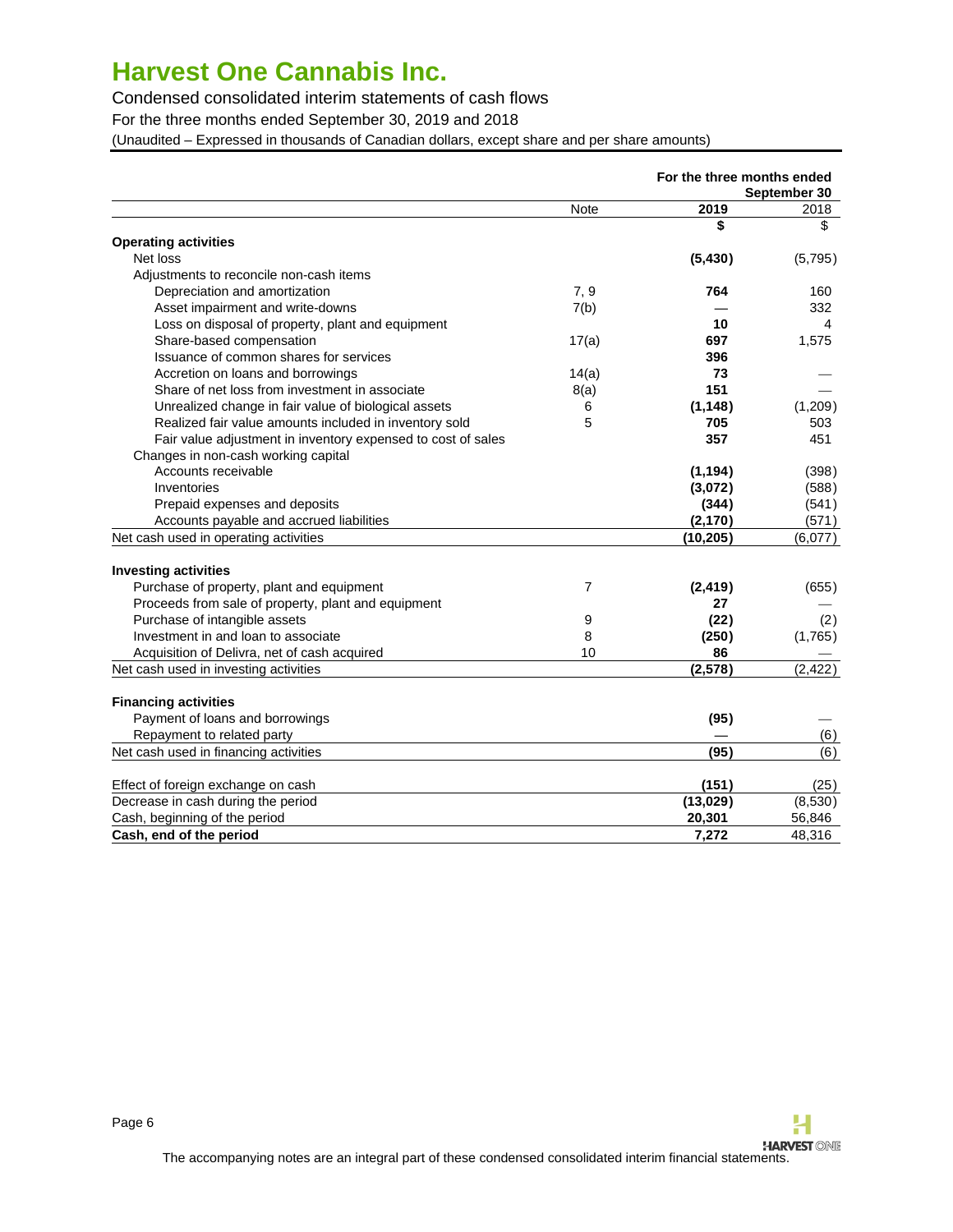Notes to the condensed consolidated interim financial statements For the three months ended September 30, 2019 and 2018 (Unaudited – Expressed in thousands of Canadian dollars, except share and per share amounts)

### **1. Nature of operations**

<span id="page-6-0"></span>Harvest One Cannabis Inc. ("Harvest One") is a publicly traded corporation, incorporated in Canada, with its head office located at 504 – 999 Canada Place, Vancouver, BC, V6C 3E1. Harvest One's common shares are listed on the TSX Venture Exchange under the symbol "HVT" and on the OTCQX® Best Market operated by OTC Market Group ("OTCQX") under the symbol "HRVOF".

These consolidated financial statements as at and for the three months ended September 30, 2019 and 2018 include Harvest One and its subsidiaries (together referred to as "the Company") and the Company's interest in an affiliated company.

The principal activities of the Company are to provide innovative lifestyle and wellness products to consumers and patients in regulated markets around the world through its subsidiaries: United Greeneries Ltd. ("United Greeneries"), a Licensed Producer of cannabis pursuant to the Cannabis Act, and Greenbelt Greenhouse Ltd. ("Greenbelt") under the cultivation segment; Satipharm Limited ("Satipharm") and PhytoTech Therapeutics Ltd. ("PhytoTech"), both under the Company's medical and nutraceutical segment; and Dream Water Global ("Dream Water"), the Company's consumer segment, which was enhanced with the recent acquisition of Delivra Corp. ("Delivra"). The Company also has exposure to the retail vertical through its investment in Burb Cannabis Corp. ("Burb").

#### **2. Significant accounting policies**

#### a) Basis of presentation

These condensed consolidated interim financial statements have been prepared in accordance with International Accounting Standards ("IAS") 34 - Interim Financial Reporting, following the same accounting policies and methods of application as those disclosed in the annual audited consolidated financial statements for the year ended June 30, 2019 other than those disclosed in note 3. These condensed consolidated interim financial statements should be read in conjunction with the annual audited consolidated financial statements of the Company for the year ended June 30, 2019, which have been prepared in accordance with International Financial Reporting Standards ("IFRS").

These condensed consolidated interim financial statements were approved and authorized for issue by the Board of Directors of the Company on November 26, 2019.

#### b) Basis of accounting – going concern

These condensed consolidated interim financial statements have been prepared on a going concern basis, which assumes that the Company will be able to realize its assets and discharge its liabilities in the normal course of business.

The Company's ability to continue in the normal course of operations is dependent on its ability to achieve profitable operation or raise additional capital through debt or equity financings. While the Company has been successful in raising capital in the past, there is no assurance it will be successful in closing further financing transactions in the future.

The Company had a consolidated net loss of \$5,430 and negative operating cash flows of \$10,205 for the three months ended September 30, 2019 and an accumulated deficit of \$59,711 as at September 30, 2019. These conditions indicate the existence of material uncertainties that may cast significant doubt on the Company's ability to continue as a going concern. If for any reason the Company is unable to continue as a going concern, then this could have an impact on the Company's ability to realize assets at their recognized values, in particular goodwill and other intangible assets, and to extinguish liabilities in the normal course of business at the amounts stated in the consolidated financial statements. Management acknowledges that in the absence of securing additional capital there is uncertainty over the Company's ability to meet its funding requirements as they fall due.

#### c) Basis of measurement

These condensed consolidated interim financial statements are presented in Canadian dollars and are prepared on a historical cost basis, except for certain financial instruments and biological assets which are measured at fair value.

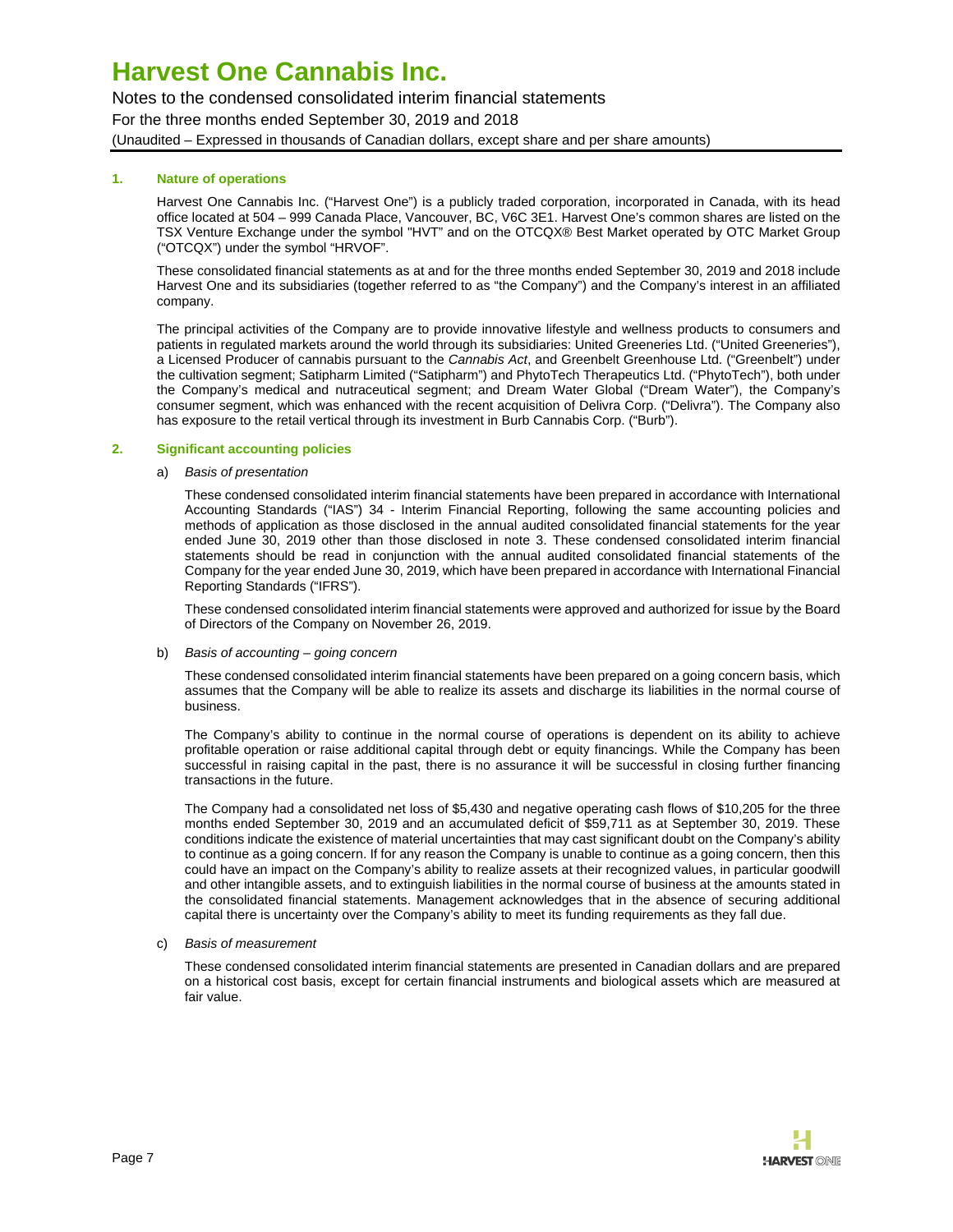Notes to the condensed consolidated interim financial statements

For the three months ended September 30, 2019 and 2018

(Unaudited – Expressed in thousands of Canadian dollars, except share and per share amounts)

### **2. Significant accounting policies (continued)**

### d) Basis of consolidation

These consolidated financial statements incorporate the financial statements of the Company and its subsidiaries. The accounts of the subsidiaries are prepared for the same reporting period as the Company, using consistent accounting policies. Intercompany transactions, balances and unrealized gains or losses on transactions are eliminated. The table below lists the Company's subsidiaries, investment in associate and the ownership interests in each:

|                                     |                     |             | Accounting    |
|-------------------------------------|---------------------|-------------|---------------|
| <b>Subsidiary</b>                   | <b>Jurisdiction</b> | % ownership | method        |
| United Greeneries Holdings Ltd.     | Canada              | 100%        | Consolidation |
| United Greeneries Ltd.              | Canada              | 100%        | Consolidation |
| United Greeneries Operations Ltd.   | Canada              | 100%        | Consolidation |
| United Greeneries Saskatchewan Ltd. | Canada              | 100%        | Consolidation |
| Satipharm Limited                   | Ireland             | 100%        | Consolidation |
| Satipharm Europe Ltd.               | UK.                 | 100%        | Consolidation |
| Satipharm AG                        | Switzerland         | 100%        | Consolidation |
| Satipharm Canada Limited            | Canada              | 100%        | Consolidation |
| Satipharm Australia Pty Ltd.        | Australia           | 100%        | Consolidation |
| Dream Products Inc.                 | Canada              | 100%        | Consolidation |
| Dream Products USA Inc.             | <b>USA</b>          | 100%        | Consolidation |
| Sarpes Beverages, LLC               | USA.                | 100%        | Consolidation |
| PhytoTech Therapeutics Ltd.         | Israel              | 100%        | Consolidation |
| Greenbelt Greenhouse Ltd.           | Canada              | 50.1%       | Consolidation |
| Delivra Corp.                       | Canada              | 100%        | Consolidation |
| Delivra Inc.                        | Canada              | 100%        | Consolidation |
| Delivra Pharmaceuticals Inc.        | Canada              | 100%        | Consolidation |
| LivCorp Inc.                        | Canada              | 100%        | Consolidation |
| LivCorp International Inc.          | Canada              | 100%        | Consolidation |
| LivVet Inc.                         | Canada              | 100%        | Consolidation |
| PortaPack Ltd.                      | Canada              | 100%        | Consolidation |
| Burb Cannabis Corp.                 | Canada              | 19.99%      | Equity        |
|                                     |                     |             |               |

### e) Significant accounting policies

As a result of the acquisition of Delivra as described in note 10, the Company has amended the following significant accounting policy from that disclosed in the annual audited consolidated financial statements for the year ended June 30, 2019:

### **Finite-life and indefinite-list intangible assets**

Intangible assets with a finite life are recorded at cost less accumulated amortization. Intangible assets acquired in a business combination are measured at fair value at the acquisition date. Amortization is provided on a straight-line basis over their estimated useful lives:

| Website                     | 5 years |
|-----------------------------|---------|
| Customer relationships      | 7 vears |
| Technology and formulations | 8 years |

The estimated useful life and amortization method are reviewed during each financial year and adjusted if appropriate, with the effect of any changes in estimate being accounted for on a prospective basis.

Intangible assets with indefinite useful lives are comprised of acquired brand names and in-process R&D which are carried at cost. Brand names are estimated to have an indefinite life because they are expected to generate cash flows indefinitely. In-process R&D is not yet available for use and is not subject to amortization. Indefinite life intangible assets are not amortized but are tested for impairment annually and when there is an indication of impairment.

**Accounting**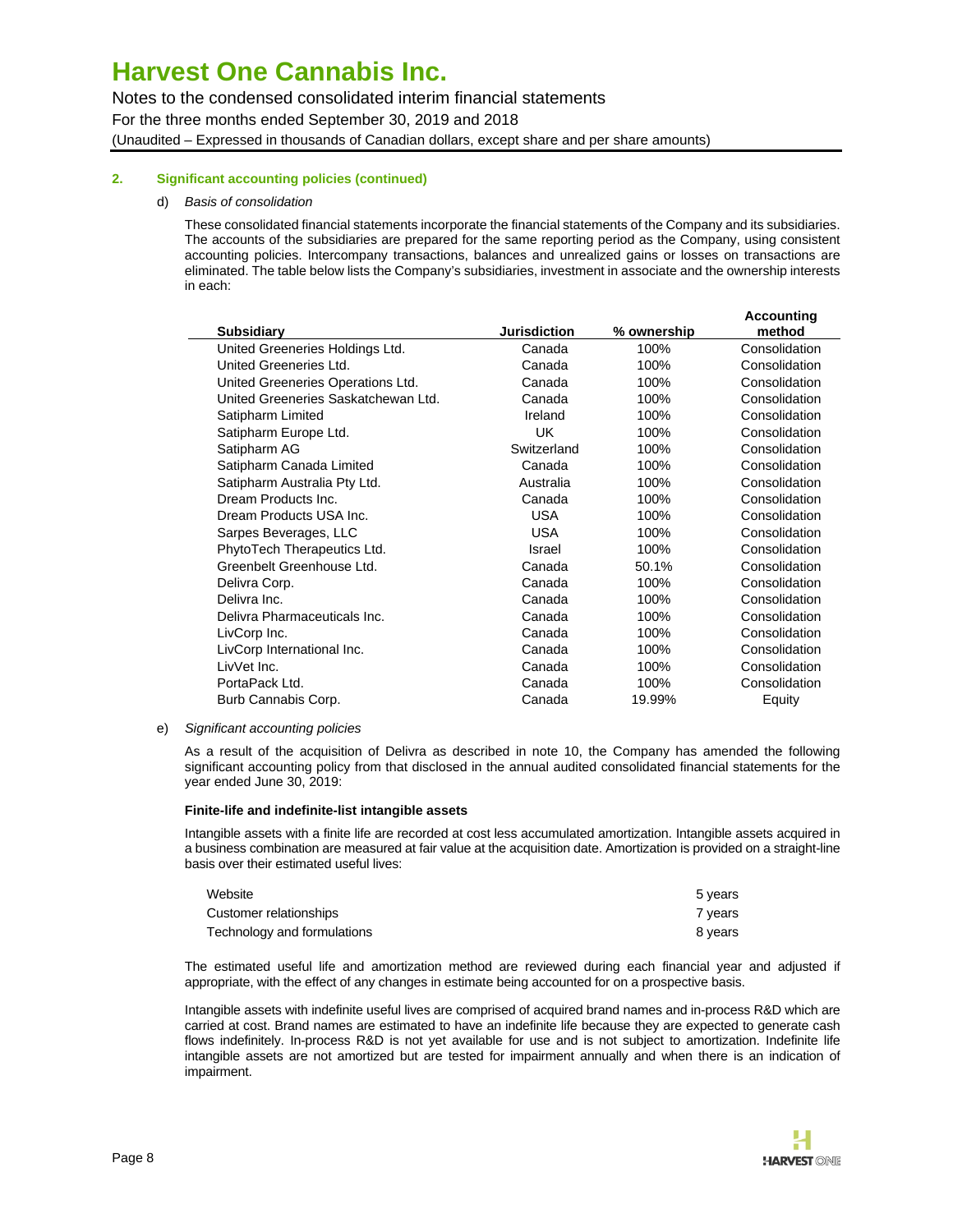Notes to the condensed consolidated interim financial statements

For the three months ended September 30, 2019 and 2018

(Unaudited – Expressed in thousands of Canadian dollars, except share and per share amounts)

### **3. New accounting standards and interpretations**

The Company has adopted the following new or amended IFRS standards for the period beginning July 1, 2019.

### **IFRS 16 – Leases ("IFRS 16")**

IFRS 16 was issued by the International Accounting Standards Board ("IASB") replacing IAS 17 – Leases ("IAS 17") and related interpretations and is effective for annual periods beginning on or after January 1, 2019. IFRS 16 eliminates the current operating/finance lease dual accounting model for lessees and replaces it with a single, on-balance sheet accounting model, similar to the previous finance lease accounting.

The Company has updated its accounting policy for leasing to reflect the adoption of IFRS 16 as detailed below.

### Definition of a lease

At inception of a contract, the Company assesses whether a contract is, or contains, a lease. A contract is, or contains, a lease if the contract conveys the right to control the use of an identified asset for a period of time in exchange for consideration. To assess whether a contract conveys the right to control the use of an identified asset, the Company assesses whether:

- the contract involves the use of an identified asset this may be specified explicitly or implicitly and should be physically distinct or represent substantially all of the capacity of a physically distinct asset. If the supplier has a substantive substitution right, then the asset is not identified;
- the Company has the right to obtain substantially all of the economic benefits from use of the asset throughout the period of use; and
- the Company has the right to direct the use of the asset. The Company has the right when it has the decisionmaking rights that are most relevant to changing how and for what purpose the asset is used.

#### Accounting as a lessee

For contracts that contain a lease, the Company recognises a right-of-use asset and a lease liability at the lease commencement date.

The right-of-use asset is initially measured at cost, which comprises the initial amount of the lease liability adjusted for any lease payments made at or before the commencement date, plus any initial direct costs incurred and an estimate of costs to dismantle and remove the underlying asset or to restore the underlying asset or the site on which it is located, less any lease incentives received.

The right-of-use asset is subsequently depreciated using the straight-line method from the commencement date to the earlier of the end of the useful life of the right-of-use asset or the end of the lease term. The estimated useful lives of right-of-use assets are determined on the same basis as those of property, plant and equipment. In addition, the rightof-use asset is assessed for impairment losses, should a trigger be identified and adjusted for impairment if required.

The lease liability is initially measured at the present value of the lease payments that are not paid at the commencement date, discounted using the interest rate implicit in the lease, or if that rate cannot be readily determined, the Company's incremental borrowing rate. Generally, the Company uses its incremental borrowing rate as the discount rate. Lease payments included in the measurement of the lease liability is comprised of fixed lease payments and lease payments in an option renewal period if the Company is reasonably certain to exercise an extension option, and penalties for early termination of a lease unless the Company is reasonably certain not to terminate early.

The lease liability is measured at amortised cost using the effective interest method. It is remeasured when there is a change in future lease payments arising from a change in an index or rate or if the Company changes its assessment of whether it will exercise an extension or termination option. When the lease liability is remeasured in this way, a corresponding adjustment is made to the carrying amount of the right-of-use asset.

The Company presents right-of-use assets in 'property, plant and equipment' and lease liabilities in 'loans and borrowings' in the statement of financial position.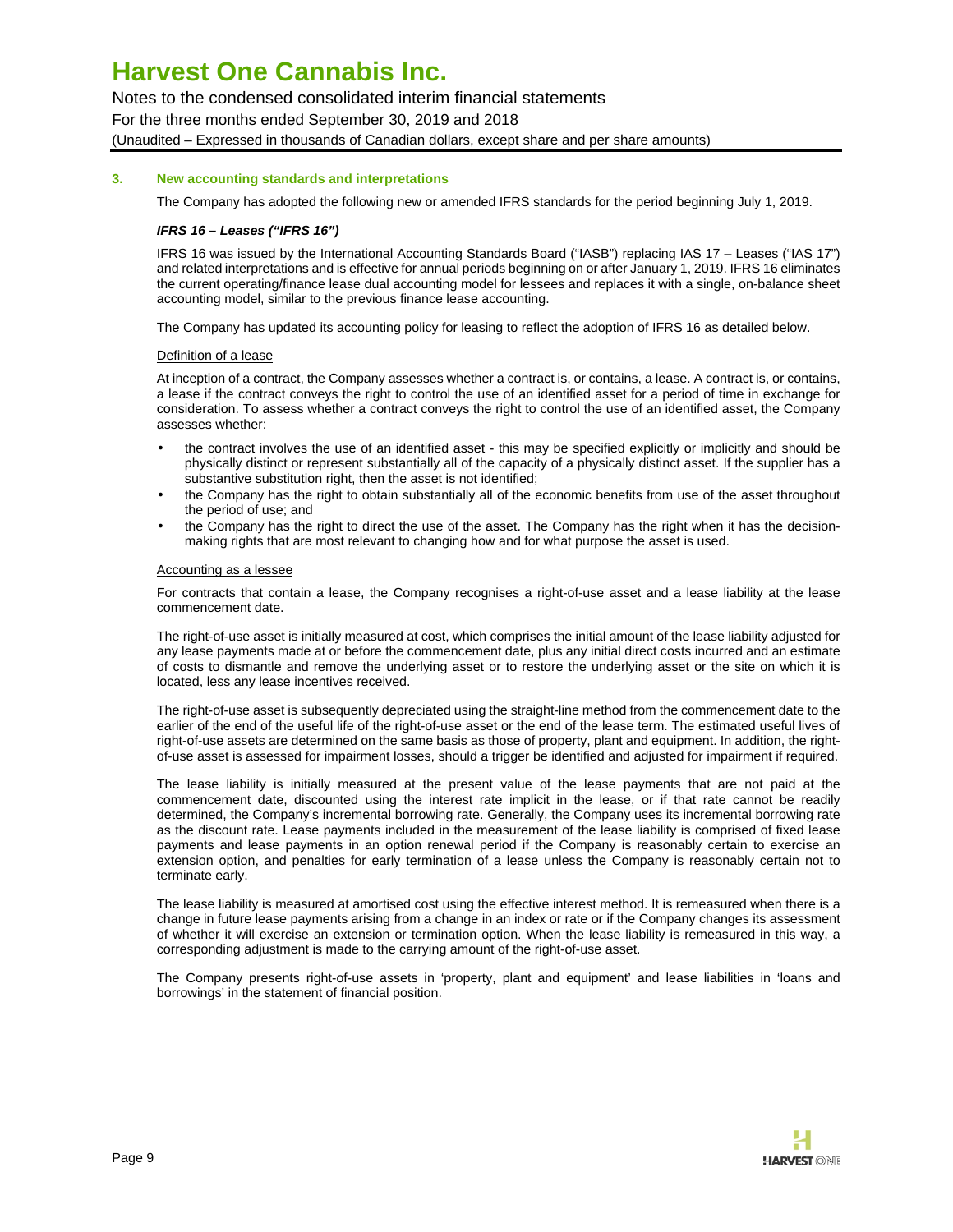Notes to the condensed consolidated interim financial statements

For the three months ended September 30, 2019 and 2018

(Unaudited – Expressed in thousands of Canadian dollars, except share and per share amounts)

#### **3. New accounting standards and interpretations (continued)**

#### Short-term leases and lease of low-value assets

The Company has elected not to recognize right-of-use assets and lease liabilities for short-term leases that have a lease term of 12 months or less and leases of low-value assets. The Company recognizes the lease payments associated with these leases as an expense on a straight-line or other systemic basis over the lease term.

#### Critical accounting estimates and judgments

In determining the lease term, management considers all facts and circumstances that create an economic incentive to exercise an extension option, or not exercise a termination option. The assessment is reviewed upon a trigger by a significant event or a significant change in circumstances.

Certain leases contain non-lease components, excluded from the right-of-use asset and lease liability, related to operating charges. Judgment is applied in determination of the stand-alone price of the lease and non-lease components.

#### **Transition to IFRS 16**

The Company adopted IFRS 16 using the modified retrospective method which does not require restatement of comparative periods. Therefore, the comparative information has not been restated and continues to be reported under IAS 17.

The Company used the following additional practical expedients:

- applied a single discount rate to a portfolio of leases with similar characteristics;
- applied the exemption not to recognize right-of-use assets and lease liabilities for short-term leases with terms less than 12 months and leases of low-value assets. The Company recognizes the lease payments associated with these leases as an expense on a straight-line or other systemic basis over the lease term;
- excluded initial direct costs from the measurement of the right-of-use asset at the date of initial application; and
- used hindsight when determining the lease term of the contract contains options to extend or terminate the lease.

The Company elected to measure the right-of-use assets at the amount equal to the lease liabilities, adjusted by the amount of any prepaid or accrued lease payments. On transition to IFRS 16, the Company recognized \$856 of rightof-use assets, net of accrued lease payments of \$26, and \$882 of lease liabilities. When measuring lease liabilities, the Company discounted lease payments using its incremental borrowing rate at July 1, 2019. The weighted-average rate applied is 14.5%.

| Operating lease commitments at June 30, 2019                    | 1.759 |
|-----------------------------------------------------------------|-------|
| Discounted using the incremental borrowing rate at July 1, 2019 | 14.5% |
| Finance lease liabilities recognized as at June 30, 2019        | 1.282 |
| Recognition exception for leases of low-value assets            | (89)  |
| Scope changes due to IFRS 16                                    | (311) |
| Lease liabilities at July 1, 2019                               | 882   |

For leases that were classified as finance leases under IAS 17, the carrying amounts of the right-of-use asset and the lease liability at July 1, 2019, are determined as the carrying amounts of the lease asset and lease liability under IAS 17 immediately before that date.

#### **4. Accounts receivable**

The summary of the Company's accounts receivable is as follows:

|                                    | September 30 | June 30 |
|------------------------------------|--------------|---------|
|                                    | 2019         | 2019    |
|                                    |              |         |
| Trade receivables                  | 3,703        | 2,577   |
| Taxes recoverable from governments | 1.146        | 731     |
|                                    | 4,849        | 3,308   |

At the reporting date, the Company assessed the collectability of the balance and concluded that none of the receivables were uncollectible.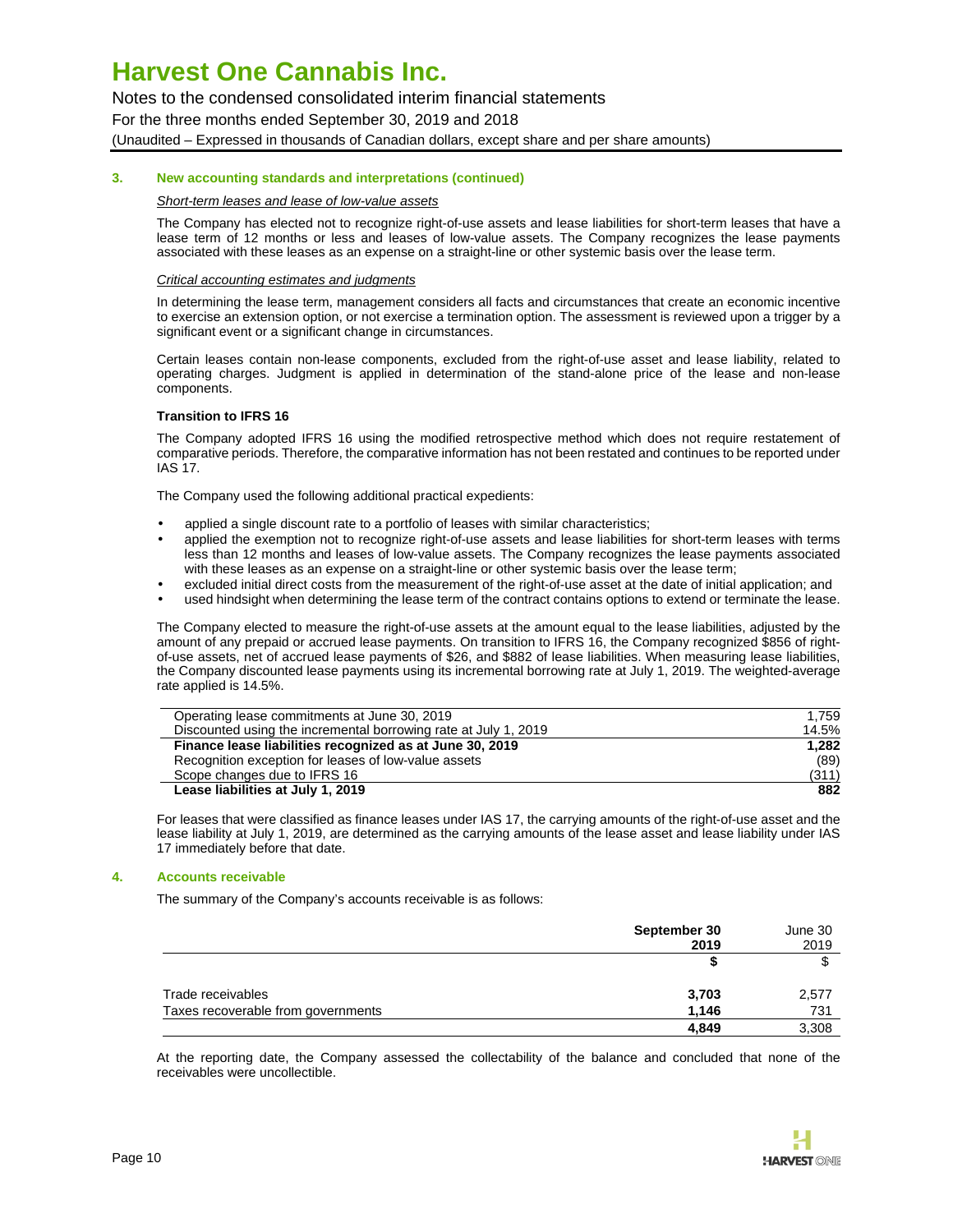Notes to the condensed consolidated interim financial statements

For the three months ended September 30, 2019 and 2018

(Unaudited – Expressed in thousands of Canadian dollars, except share and per share amounts)

### **5. Inventories**

The summary of the Company's inventories is as follows:

| 2019<br>\$<br>Harvested cannabis<br>Work-in-process<br>6,333<br>Finished goods<br>1,377<br>7,710<br>CBD capsules<br>Raw materials<br>1,327<br>Finished goods<br>674<br>2,001<br>Liquid sleep shots and sleep powder packets<br>Raw materials<br>22 | June 30 |
|----------------------------------------------------------------------------------------------------------------------------------------------------------------------------------------------------------------------------------------------------|---------|
|                                                                                                                                                                                                                                                    | 2019    |
|                                                                                                                                                                                                                                                    | \$      |
|                                                                                                                                                                                                                                                    |         |
|                                                                                                                                                                                                                                                    | 3,974   |
|                                                                                                                                                                                                                                                    | 1,328   |
|                                                                                                                                                                                                                                                    | 5,302   |
|                                                                                                                                                                                                                                                    |         |
|                                                                                                                                                                                                                                                    | 1,399   |
|                                                                                                                                                                                                                                                    | 748     |
|                                                                                                                                                                                                                                                    | 2,147   |
|                                                                                                                                                                                                                                                    |         |
|                                                                                                                                                                                                                                                    | 650     |
| Finished goods<br>1,738                                                                                                                                                                                                                            | 652     |
| 1,760                                                                                                                                                                                                                                              | 1,302   |
| Pain relief creams                                                                                                                                                                                                                                 |         |
| 917<br>Raw materials                                                                                                                                                                                                                               |         |
| Finished goods<br>1,476                                                                                                                                                                                                                            |         |
| 2,393                                                                                                                                                                                                                                              |         |
| Packaging and supplies<br>1,051                                                                                                                                                                                                                    | 332     |
| 14,915                                                                                                                                                                                                                                             | 9,083   |

#### a) Harvested cannabis

During the three months ended September 30, 2019, cost of sales on cannabis inventory sold was \$1,687 (three months ended September 30, 2018 - \$537), of which \$1,475 (2018 - \$503) related to realized fair value changes and \$212 (2018 - \$33) related to costs incurred to sell harvested cannabis inventory.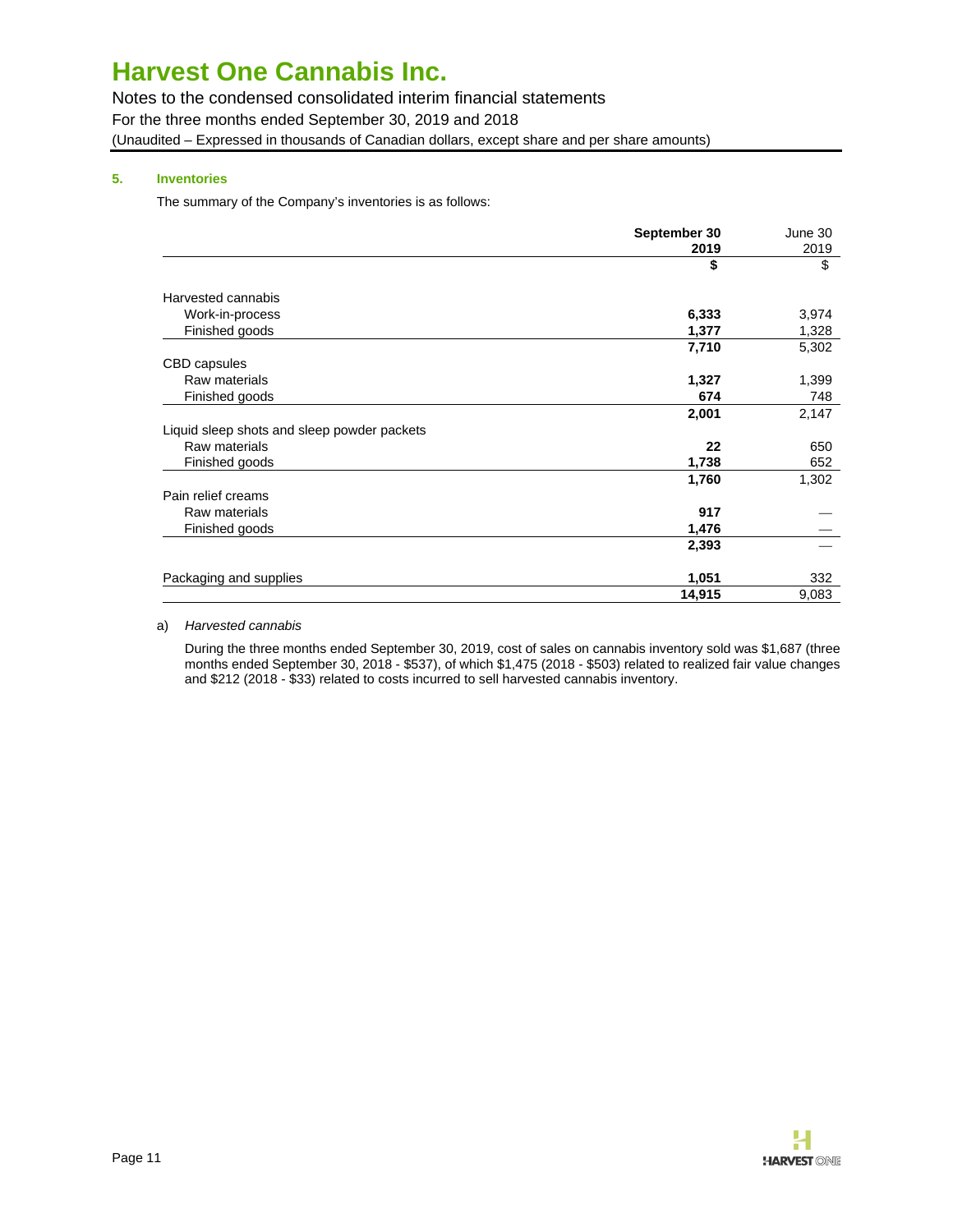Notes to the condensed consolidated interim financial statements

For the three months ended September 30, 2019 and 2018

(Unaudited – Expressed in thousands of Canadian dollars, except share and per share amounts)

### **6. Biological assets**

The continuity of biological assets at September 30, 2019 and June 30, 2019, which consists of seeds and cannabis plants, is as follows:

|                                                      | September 30 | June 30 |
|------------------------------------------------------|--------------|---------|
|                                                      | 2019         | 2019    |
|                                                      |              |         |
| Balance, beginning of year                           | 857          | 904     |
| Unrealized change in fair value of biological assets | 1.148        | 3,992   |
| Transferred to inventory upon harvest                | (1.204)      | (4,039) |
| Balance, end of year                                 | 801          | 857     |

As at September 30, 2019, included in the carrying amount of biological assets was \$773 in cannabis plants and \$28 in seeds (June 30, 2018 – \$821 in cannabis plants and \$36 in seeds).

Biological assets are valued in accordance with IAS 41 - Agriculture and are presented at their fair value less costs to sell up to the point of harvest. The fair value measurements for biological assets have been categorized as Level 3 of the fair value hierarchy based on the inputs to the valuation technique used, as there is currently no actively traded commodity market for plants. The fair value was determined using a valuation model to estimate the expected harvest yield per plant applied to the estimated fair value less costs to sell per gram. The significant assumptions applied in determining the fair value of biological assets are as follows:

- a) wastage of plants based on their various stages;
- b) expected yield by strain of plant of approximately 23 grams per plant based on an average of historical growing results (June 30, 2019 – approximately 21 grams per plant);
- c) percentage of costs incurred to date compared to the estimated total costs to be incurred ("stage of plant growth");
- d) percentage of costs incurred for each stage of plant growth;
- e) average selling price of \$8.70 per gram; and
- f) average selling costs of \$2.70 per gram.

The selling price used in the valuation of biological assets is based on the average selling price of cannabis products for the recreational market and can vary based on different strains being grown. Expected yields for the cannabis plant is also subject to a variety of factors, such as strains being grown, length of growing cycle, and space allocated for growing. Selling costs include packaging, labelling, shipping, and other costs incurred to sell cannabis products for the recreational market.

The Company periodically assesses the significant assumptions applied in determining the fair value of biological assets based on historical information obtained as well as planned production schedules. When there is a material change in any of the significant assumptions, the fair value of biological assets is adjusted.

During the three months ended September 30, 2019, the Company determined that the fair value less costs to sell was \$6.00 per gram (three months ended September 30, 2018 - \$6.45 per gram).

These estimates are subject to volatility and a number of uncontrollable factors which could significantly affect the fair value of biological assets in future periods. A 10% increase or decrease in the fair value less costs to sell or in the expected yield would result in an increase or decrease of approximately \$99 in biological assets at September 30, 2019 (June 30, 2019 – \$104).

On average, the growth cycle is 13 weeks and for in-process biological assets, the fair value at point of harvest is adjusted based on the stage of plant growth. As at September 30, 2019, on average, the biological assets were 62% complete as to the next expected harvest date (June 30, 2019 – 65%).

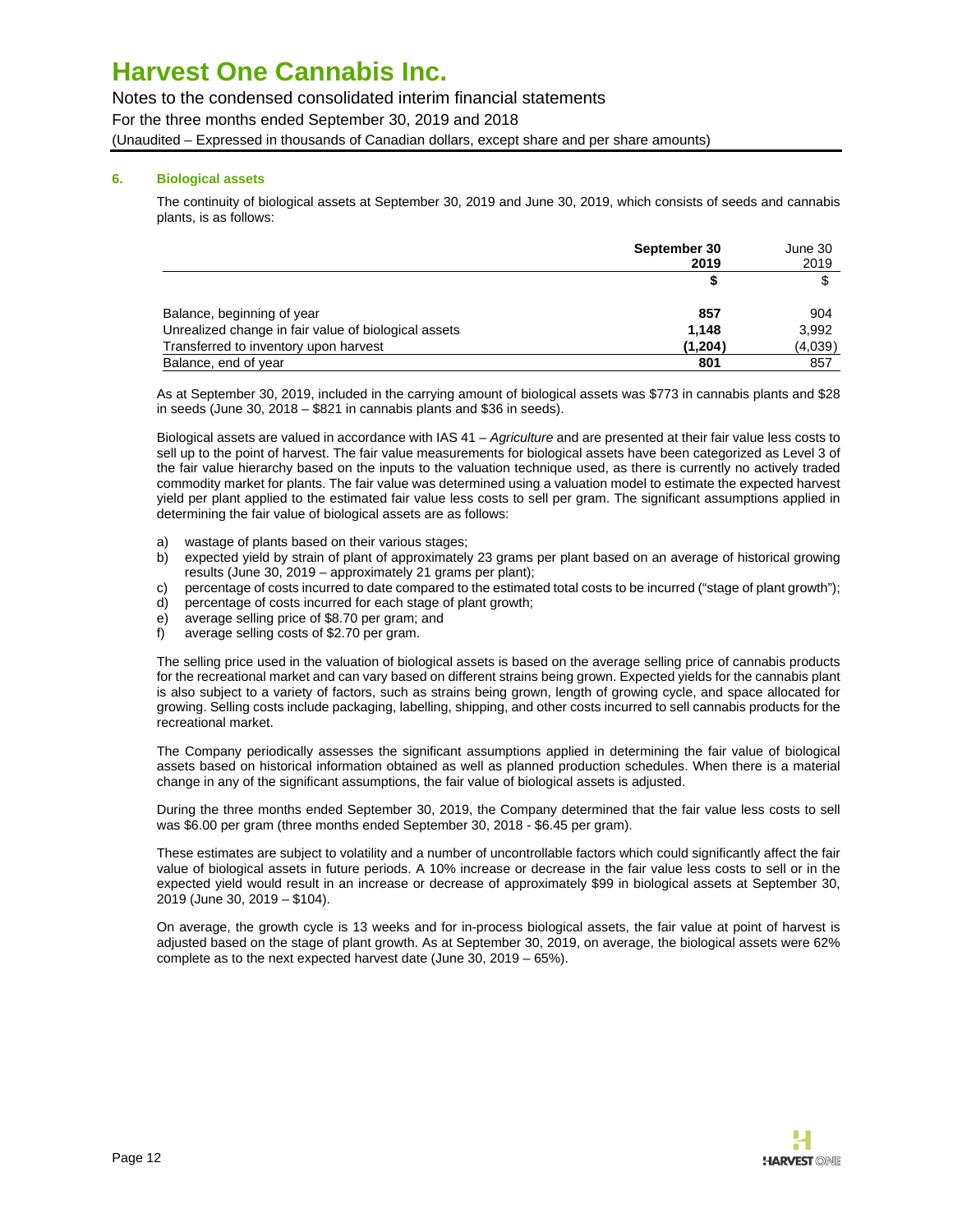Notes to the condensed consolidated interim financial statements

For the three months ended September 30, 2019 and 2018

(Unaudited – Expressed in thousands of Canadian dollars, except share and per share amounts)

### **7. Property, plant and equipment**

The summary of the Company's property, plant and equipment is as follows:

|                                 |           |                          | Building and        |                                 |                          | Right-of-                |         |
|---------------------------------|-----------|--------------------------|---------------------|---------------------------------|--------------------------|--------------------------|---------|
|                                 | Plant and | Office                   | leasehold           |                                 | Construction             | use                      |         |
|                                 | equipment | equipment                | <i>improvements</i> | Land                            | in progress              | assets                   | Total   |
|                                 | \$        | \$                       | \$                  | \$                              | \$                       | \$                       | \$      |
| Cost                            |           |                          |                     |                                 |                          |                          |         |
| July 1, 2018                    | 2,575     | 386                      | 5,257               | 1,395                           | 1,809                    | $\overline{\phantom{0}}$ | 11,422  |
| Additions                       | 143       | 132                      | 19                  |                                 | 12,252                   | $\overline{\phantom{0}}$ | 12,546  |
| <b>Additions from Greenbelt</b> |           |                          |                     |                                 |                          |                          |         |
| acquisition                     | 2,742     | 17                       | 6,604               | 461                             | -                        |                          | 9,824   |
| <b>Transfers</b>                | 388       |                          |                     |                                 | (388)                    |                          |         |
| Disposals and write-downs       | (1,278)   | $\overline{\phantom{0}}$ |                     |                                 | (327)                    |                          | (1,605) |
| June 30, 2019                   | 4,570     | 535                      | 11,880              | 1,856                           | 13,346                   |                          | 32,187  |
| <b>Accumulated depreciation</b> |           |                          |                     |                                 |                          |                          |         |
| July 1, 2018                    | 628       | 98                       | 156                 |                                 |                          |                          | 882     |
| Depreciation                    | 334       | 113                      | 200                 |                                 |                          |                          | 647     |
| Disposals and write-downs       | (467)     |                          |                     |                                 |                          |                          | (467)   |
| June 30, 2019                   | 495       | 211                      | 356                 | $\hspace{0.1mm}-\hspace{0.1mm}$ | $\overline{\phantom{0}}$ |                          | 1,062   |
| Net book value                  |           |                          |                     |                                 |                          |                          |         |
| June 30, 2019                   | 4,075     | 324                      | 11,524              | 1,856                           | 13,346                   |                          | 31,125  |
|                                 |           |                          |                     |                                 |                          |                          |         |
| Cost                            |           |                          |                     |                                 |                          |                          |         |
| July 1, 2019                    | 4,570     | 535                      | 11,880              | 1,856                           | 13,346                   |                          | 32,187  |
| Additions                       | 584       | 30                       |                     |                                 | 6,905                    | 928                      | 8,447   |
| <b>Additions from Delivra</b>   |           |                          |                     |                                 |                          |                          |         |
| acquisition (note 10)           | 481       | $\overline{\phantom{0}}$ |                     |                                 |                          |                          | 481     |
| Disposals and write-downs       | (100)     | (32)                     | (48)                |                                 |                          |                          | (180)   |
| September 30, 2019              | 5,535     | 533                      | 11,832              | 1,856                           | 20,251                   | 928                      | 40,935  |
| <b>Accumulated depreciation</b> |           |                          |                     |                                 |                          |                          |         |
| July 1, 2019                    | 495       | 211                      | 356                 |                                 |                          |                          | 1,062   |
| Depreciation                    | 138       | 34                       | 110                 |                                 |                          | 56                       | 338     |
| Disposals and write-downs       | (100)     | (32)                     | (11)                |                                 |                          | $\overline{\phantom{0}}$ | (143)   |
| September 30, 2019              | 533       | 213                      | 455                 |                                 |                          | 56                       | 1,257   |
|                                 |           |                          |                     |                                 |                          |                          |         |
| Net book value                  |           |                          |                     |                                 |                          |                          |         |
| September 30, 2019              | 5,002     | 320                      | 11,377              | 1,856                           | 20,251                   | 872                      | 39,678  |

### a) Construction in progress

Additions to construction in progress during the three months ended September 30, 2019 mainly relate to: (1) the construction of a 68,000 square foot indoor flowering facility at the Lucky Lake property in Saskatchewan; and (2) the modular expansion on the land adjacent to the Duncan facility. The amounts capitalized to construction in progress related to these projects will be transferred to other classes of property, plant and equipment upon completion and will be depreciated over their respective useful lives once available for use.

b) Asset impairment and write-downs

During the three months ended September 30, 2018, approximately \$185 in costs related to a facility which the Company decided not to proceed with were written-off. These costs consisted of amounts capitalized in construction in progress and prepaid expenses and deposits.

c) Right-of-use assets

The Company adopted IFRS 16 – Leases effective July 1, 2019 (note 3). Additions during the three months ended September 30, 2019 includes \$882 lease liabilities on transition to IFRS 16 and \$46 of additions for office leases.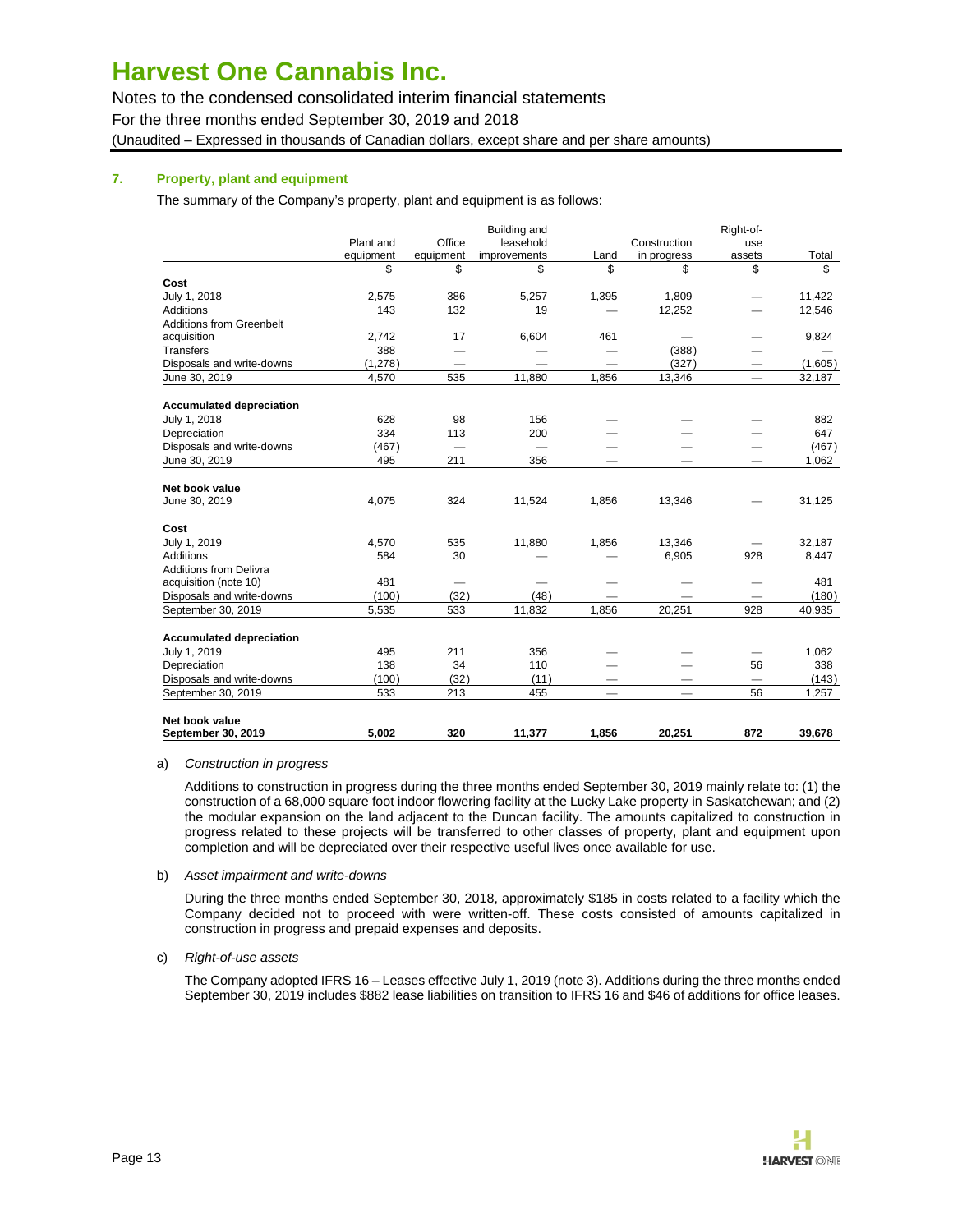Notes to the condensed consolidated interim financial statements

For the three months ended September 30, 2019 and 2018

(Unaudited – Expressed in thousands of Canadian dollars, except share and per share amounts)

### **8. Investment in associate**

The summary of the Company's investment in associate is as follows:

|                         |              | September 30 | June 30 |
|-------------------------|--------------|--------------|---------|
|                         | <b>Notes</b> | 2019         | 2019    |
|                         |              | S            | \$      |
| Investment in associate | (a)          | 951          | 1,102   |
| Warrants in associate   |              | 763          | 763     |
| Loan to associate       | (b)          | 251          |         |
|                         |              | 1,965        | 1,865   |

### a) Investment in associate

The following table summarizes the carrying amount of the Company's interest in Burb:

| Company's share (%)                                   |   | 19.99% |
|-------------------------------------------------------|---|--------|
| Balance, June 30, 2018                                | S |        |
| Additions                                             |   | 1.319  |
| Share of loss for the year ended June 30, 2019        |   | (217)  |
| Balance, June 30, 2019                                |   | 1.102  |
| Share of loss for the period ended September 30, 2019 |   | (151)  |
| Balance, September 30, 2019                           |   | 951    |

### b) Loan to associate

In connection with the investment in Burb on September 28, 2018, the Company agreed to loan Burb \$250 following Burb's receipt of a retail cannabis licence. On September 18, 2019, Burb received its first retail cannabis licence and therefore the Company advanced Burb a \$250 loan bearing interest at 6% per annum and having a term of 2.5 years. The balance at September 30, 2019 includes \$1 of accrued interest.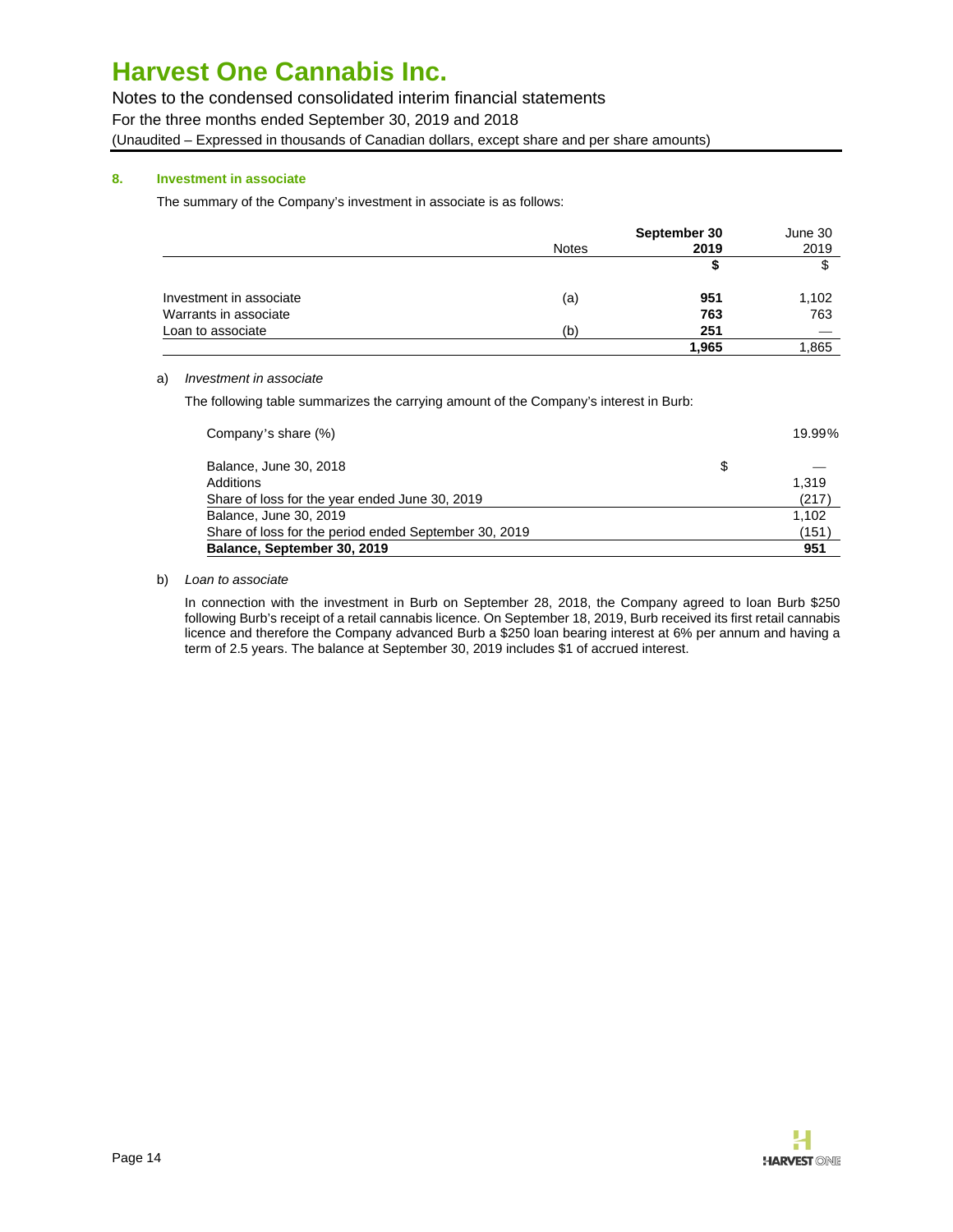Notes to the condensed consolidated interim financial statements

For the three months ended September 30, 2019 and 2018

(Unaudited – Expressed in thousands of Canadian dollars, except share and per share amounts)

### **9. Intangible assets**

The summary of the Company's intangible assets is as follows:

|                                      |              | Technology   |            |               |           |        |
|--------------------------------------|--------------|--------------|------------|---------------|-----------|--------|
|                                      | <b>Brand</b> | and          | In-process | Customer      | Website   |        |
|                                      | names        | formulations | R&D        | relationships | and other | Total  |
|                                      | \$           | \$           | \$         | \$            | \$        | \$     |
| Cost                                 |              |              |            |               |           |        |
| July 1, 2018                         | 4,190        |              |            | 1,540         | 58        | 5,788  |
| Additions                            |              |              |            |               | 148       | 148    |
| Additions from PhytoTech acquisition |              |              | 4,659      |               |           | 4,659  |
| June 30, 2019                        | 4,190        |              | 4,659      | 1,540         | 206       | 10,595 |
| <b>Accumulated amortization</b>      |              |              |            |               |           |        |
| July 1, 2018                         |              |              |            | 19            | 10        | 29     |
| Amortization                         |              |              |            | 220           | 12        | 232    |
| June 30, 2019                        |              |              |            | 239           | 22        | 261    |
| Net book value                       |              |              |            |               |           |        |
| June 30, 2019                        | 4,190        |              | 4,659      | 1,301         | 184       | 10,334 |
| Cost                                 |              |              |            |               |           |        |
| July 1, 2019                         | 4,190        |              | 4,659      | 1,540         | 206       | 10,595 |
| Additions                            |              |              |            |               | 22        | 22     |
| Additions from Delivra acquisition   |              |              |            |               |           |        |
| (note 10)                            | 3,050        | 12,150       | 470        |               |           | 15,670 |
| September 30, 2019                   | 7,240        | 12,150       | 5,129      | 1,540         | 228       | 26,287 |
| <b>Accumulated amortization</b>      |              |              |            |               |           |        |
| July 1, 2019                         |              |              |            | 239           | 22        | 261    |
| Amortization                         |              | 368          |            | 55            | 3         | 426    |
| September 30, 2019                   |              | 368          |            | 294           | 25        | 687    |
| Net book value                       |              |              |            |               |           |        |
| September 30, 2019                   | 7.240        | 11,782       | 5.129      | 1.246         | 203       | 25,600 |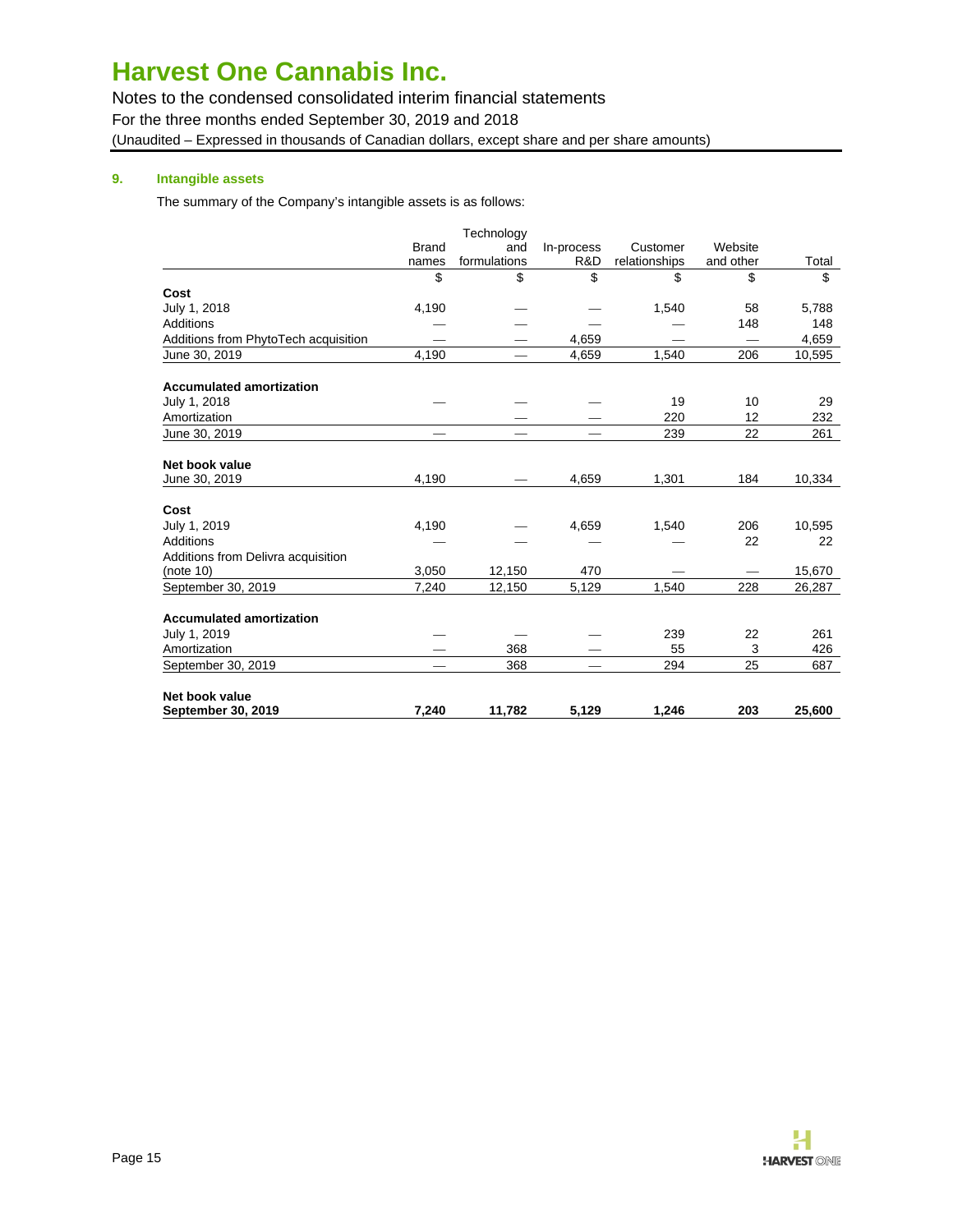Notes to the condensed consolidated interim financial statements

For the three months ended September 30, 2019 and 2018

(Unaudited – Expressed in thousands of Canadian dollars, except share and per share amounts)

### **10. Business combinations**

The summary of the Company's asset acquisition and business combination completed during the three months ended September 30, 2019 is as follows:

| Acquisition completed during the period ended September 30, 2019 | Delivra  |
|------------------------------------------------------------------|----------|
|                                                                  | \$       |
| <b>Consideration transferred</b>                                 |          |
| Common shares issued                                             | 20,639   |
| Options and warrants issued                                      | 1,255    |
|                                                                  | 21,894   |
| <b>Purchase price allocation</b>                                 |          |
| Net assets acquired                                              | (2,221)  |
| Intangible assets                                                |          |
| Technology and formulations                                      | 12,150   |
| Brand name                                                       | 3,050    |
| In process R&D                                                   | 470      |
| Goodwill                                                         | 8,445    |
|                                                                  | 21,894   |
| <b>Net assets acquired</b>                                       |          |
| Cash and cash equivalents                                        | 86       |
| Accounts receivables                                             | 334      |
| Prepaid expenses and deposits                                    | 47       |
| Inventories                                                      | 2,650    |
| Property, plant and equipment                                    | 481      |
| Assets acquired                                                  | 3,598    |
| Accounts payable and accrued liabilities                         | (3,806)  |
| Loans and borrowings                                             | (2,013)  |
|                                                                  | (2, 221) |
| <b>Net cash inflows</b>                                          |          |
| Cash consideration                                               |          |
| Less: cash acquired                                              | (86)     |

#### **Acquisition costs expensed**

Three months ended September 30, 2019

On July 3, 2019, the Company completed the acquisition of all the outstanding shares of Delivra Corp. for a total consideration of \$21,894, which consisted of 28,272,622 common shares with a fair value of \$20,639; 2,907,918 options with a fair value of \$920; and 2,191,502 warrants with a fair value of \$335.

The transaction was accounted for as a business combination in accordance with IFRS 3 - Business Combinations. In connection with the acquisition, the Company recognized \$517 of acquisition costs during the year ended June 30, 2019.

Delivra is a Canadian company that manufactures and sells a range of natural topical pain relief creams for joint and muscle pain, nerve pain, varicose veins, and wound healing under the LivRelief™ brand.

Goodwill arose from the acquisition as the consideration paid reflects: (1) the benefit of the acquired workforce, (2) synergies with the Company's consumer segment and (3) expected revenue growth. These benefits were not recognized separately from goodwill because they do not meet the recognition criteria for identifiable intangible assets. No amount of goodwill is expected to be deductible for tax purposes.

**(86)**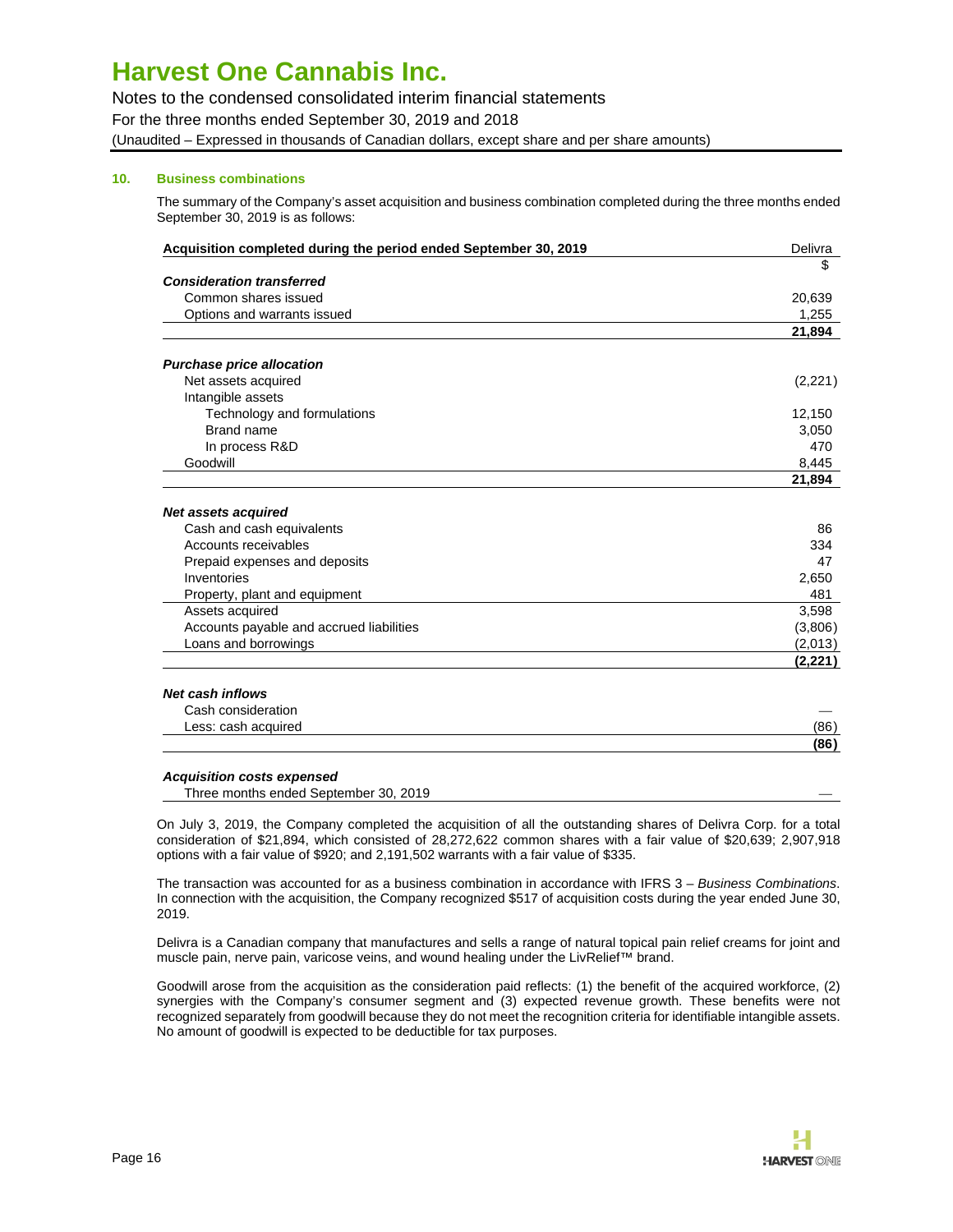Notes to the condensed consolidated interim financial statements

For the three months ended September 30, 2019 and 2018

(Unaudited – Expressed in thousands of Canadian dollars, except share and per share amounts)

### **10. Business combinations (continued)**

Management is in the process of gathering relevant information to determine and finalize the fair vaue of the net identifiable assets acquired. As such, the purchase price allocation for the Delivra acquisition is provisional based on estimated fair value of the identifiable assets acquired and liabilities assumed at the acquisition date. The values assigned are, therefore, preliminary and subject to change as additional information is received. Management continues to refine and finalize its purchase price allocation for the fair value of identifiable intangible assets and the allocation of goodwill.

For the three months ended September 30, 2019, Delivra contributed revenues of \$475 and a net loss of \$202 since the July 3, 2019 acquisition date.

### **11. Non-controlling interests**

The continuity of Greenbelt's non-controlling interest at September 30, 2019 and June 30, 2019 as follows:

| Company's ownership interest (%)                                      | 50.1% |
|-----------------------------------------------------------------------|-------|
| Balance, June 30, 2018                                                | \$    |
| Non-controlling interest arising on acquisition of Greenbelt          | 4.274 |
| Non-controlling interest adjustment for change in ownership interests | 428   |
| Share of loss for the year ended June 30, 2019                        | (113) |
| Balance, June 30, 2019                                                | 4.589 |
| Share of loss for the period ended September 30, 2019                 | (169) |
| Balance, September 30, 2019                                           | 4,420 |

The Company also entered into a loan facility agreement with Greenbelt dated March 29, 2019, pursuant to which the Company agreed to provide a secured bridge loan facility to Greenbelt of up to \$3,500 bearing interest of 4.5% per annum over a one-year term. Under the loan facility, Greenbelt may draw down funds for the purpose of completing the planned retrofit of Greenbelt's greenhouse facility.

### **12. Goodwill**

The summary of the Company's goodwill is as follows:

|                               | September 30<br>2019 | June 30<br>2019 |
|-------------------------------|----------------------|-----------------|
|                               | S                    | \$              |
| Dream Water acquisition       | 21,617               | 21,617          |
| Greenbelt acquisition         | 1,966                | 1,966           |
| Delivra acquisition (note 10) | 8,445                |                 |
|                               | 32,028               | 23,583          |

#### **13. Accounts payable and accrued liabilities**

The summary of the Company's accounts payable and accrued liabilities is as follows:

|                            | September 30<br>2019 | June 30<br>2019 |
|----------------------------|----------------------|-----------------|
|                            | \$                   | \$              |
| Trade payables             | 10,981               | 3,586           |
| <b>Accrued liabilities</b> | 3,129                | 4,143           |
| Payroll liabilities        | 173                  | 325             |
| Other payables             | 739                  | 247             |
|                            | 15,022               | 8,301           |

Trade payables, accrued liabilities, payroll liabilities and other payables are non-interest bearing. All amounts are expected to be settled within 12 months.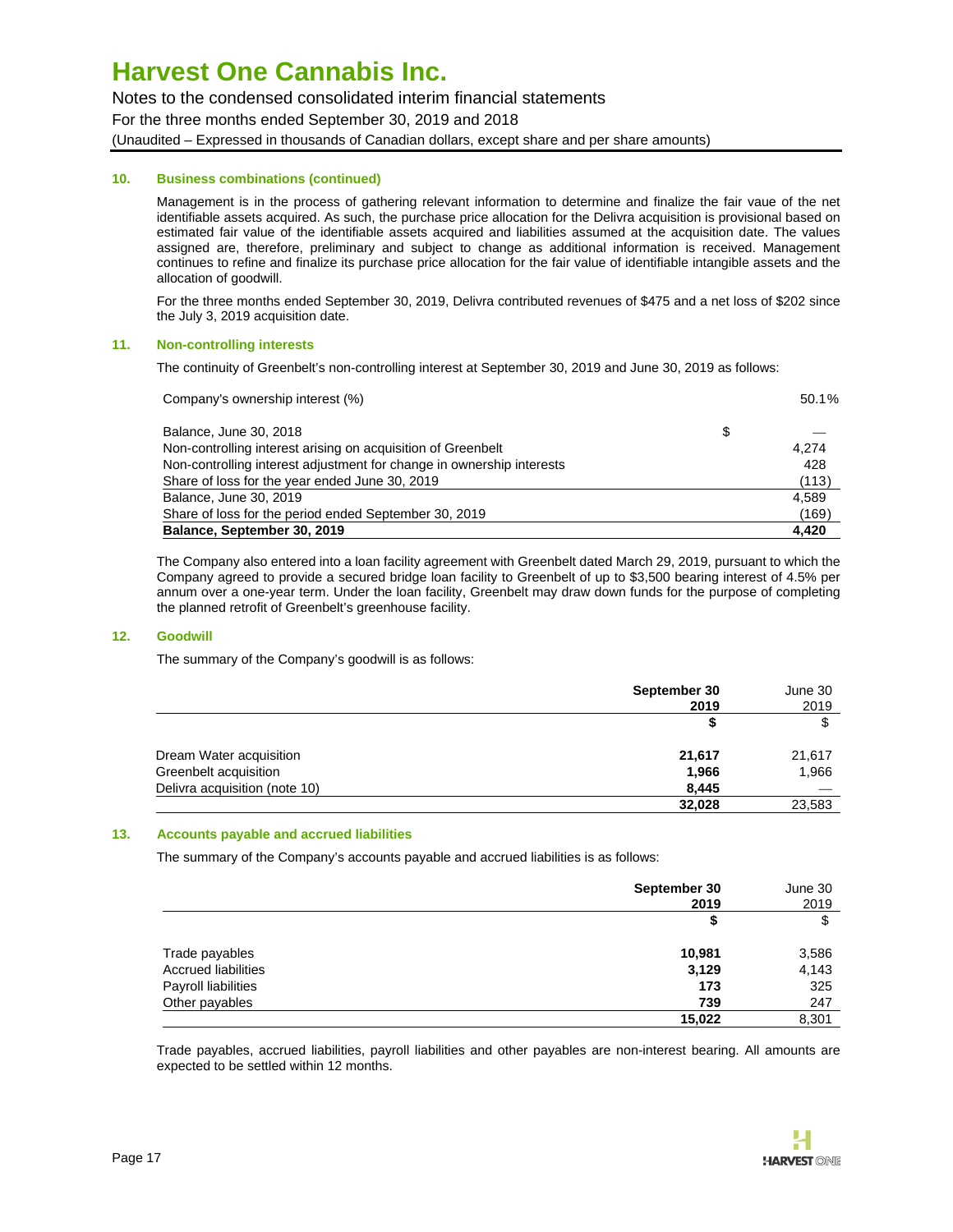Notes to the condensed consolidated interim financial statements

For the three months ended September 30, 2019 and 2018

(Unaudited – Expressed in thousands of Canadian dollars, except share and per share amounts)

### **14. Loans and lease liabilities**

The summary of the Company's loans and borrowings is as follows:

|                                   |              | September 30 | June 30 |
|-----------------------------------|--------------|--------------|---------|
|                                   | <b>Notes</b> | 2019         | 2019    |
|                                   |              |              | \$      |
| Loans                             | (a)          | 1,795        |         |
| Lease liabilities                 | (b)          | 1,134        | 240     |
| Total loans and lease liabilities |              | 2,929        | 240     |
| Current portion                   |              | (419)        | (101)   |
| Non-current portion               |              | 2,510        | 139     |

### a) Secured and unsecured loans

In connection with the Delivra acquisition on July 3, 2019 (note 10), the Company assumed eight unsecured loans from the Atlantic Canada Opportunities Agency ("ACOA") and one secured loan from Finance PEI. The summary of the secured and unsecured loans assumed is as follows:

|                              | Effective<br>Interest |          | Face  | Balance,<br>July 3. |           |            |       |
|------------------------------|-----------------------|----------|-------|---------------------|-----------|------------|-------|
|                              | Rate                  | Maturity | Value | 2019                | Accretion | Repayments | Total |
|                              |                       |          | \$    | \$                  | \$        | \$         | \$    |
| Balance, July 1, 2019        |                       |          |       |                     |           |            |       |
| Loans assumed on acquisition |                       |          |       |                     |           |            |       |
| ACOA 201210                  | 16%                   | (i)      | 2,860 | 1,064               | 43        |            | 1,107 |
| ACOA 201246                  | 16%                   | 2019     | 17    | 3                   | 2         | (5)        |       |
| ACOA 202454                  | 16%                   | 2022     | 85    | 62                  | 2         | (5)        | 59    |
| ACOA 203110                  | 16%                   | 2024     | 197   | 134                 | 5         | (10)       | 129   |
| ACOA 205145                  | 16%                   | 2020     | 37    | 27                  |           | (4)        | 24    |
| ACOA 206091                  | 16%                   | 2022     | 76    | 55                  | 2         | (3)        | 54    |
| ACOA 206924                  | 16%                   | 2025     | 117   | 71                  | 3         | (3)        | 71    |
| ACOA 207593                  | 16%                   | (i)      | 484   | 306                 | 15        |            | 321   |
| Finance PEI                  | 9%                    | 2020     | 47    | 35                  |           | (5)        | 30    |
| Balance, September 30, 2019  |                       |          | 3,920 | 1.757               | 73        | (35)       | 1.795 |

(i) The annual instalments are calculated as 5% to 10% of forecasted revenues from pipeline products for the calendar year immediately preceding the due date of the respective payment, with an estimated commencement date of August 31, 2021.

The loans with ACOA are through the Atlantic Innovation Fund for the specified projects, in which repayable contributions are received by the Company to a maximum amount based on the lesser of: (i) a percentage of eligible costs, plus a percentage of working capital requirements for the project in certain instances, and (ii) a specified amount. The Company must meet certain conditions of assistance, which are specific to each agreement and project, including maintaining specified amounts of equity.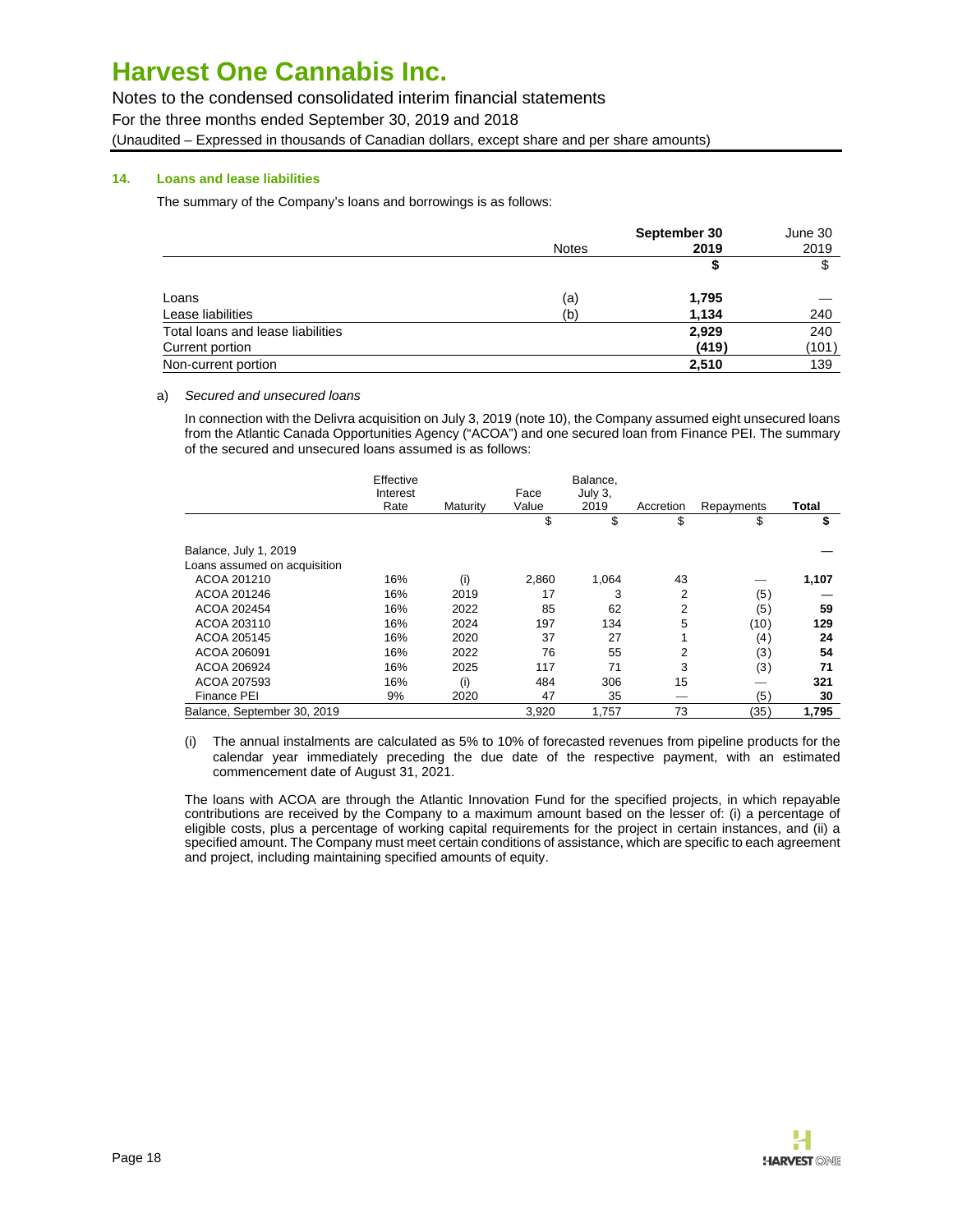Notes to the condensed consolidated interim financial statements

For the three months ended September 30, 2019 and 2018

(Unaudited – Expressed in thousands of Canadian dollars, except share and per share amounts)

### **14. Loans and borrowings (continued)**

### b) Lease liabilities

The continuity of the Company's lease liabilities at September 30, 2019 and June 30, 2019 is as follows:

| Balance, June 30, 2018                                                      | \$    |
|-----------------------------------------------------------------------------|-------|
| Additions on acquisition of Greenbelt                                       | 280   |
| Lease payments                                                              | (46)  |
| Interest expense on lease liabilities                                       | 6     |
| Balance, June 30, 2019                                                      | 240   |
| Recognition of lease liabilities on initial application of IFRS 16 (note 3) | 882   |
| Adjusted balance, July 1, 2019                                              | 1.122 |
| Additions on acquisition of Delivra (note 10)                               | 72    |
| Lease payments                                                              | (96)  |
| Interest expense on lease liabilities                                       | 36    |
| Balance, September 30, 2019                                                 | 1.134 |

### **15. General and administration expenses**

The summary of the Company's general and administration expenses is as follows:

|                                      | September 30 | September 30 |
|--------------------------------------|--------------|--------------|
|                                      | 2019         | 2018         |
|                                      | \$           | \$           |
| Insurance                            | 215          | 103          |
| Investor relations                   | 180          | 59           |
| Office and general                   | 458          | 203          |
| Professional and consulting services | 551          | 564          |
| Regulatory                           | 38           |              |
| Rent                                 | 36           | 82           |
| Salaries, bonus and benefits         | 2,429        | 1,418        |
| Travel                               | 238          | 241          |
|                                      | 4,145        | 2,671        |

### **16. Share capital**

### a) Authorized

The Company has an unlimited number of authorized common shares with no par value.

### b) Issued capital

At September 30, 2019, 214,673,675 common shares (June 30, 2019 – 185,819,851) were issued and fully paid.

During the three months ended September 30, 2019, the Company issued shares as follows:

|                            | Number of<br>shares | Share<br>capital |
|----------------------------|---------------------|------------------|
|                            | #                   | \$               |
| Acquisition of Delivra     | 28,272,622          | 20,639           |
| Shares issued for services | 581.202             | 396              |
|                            | 28,853,824          | 21,035           |

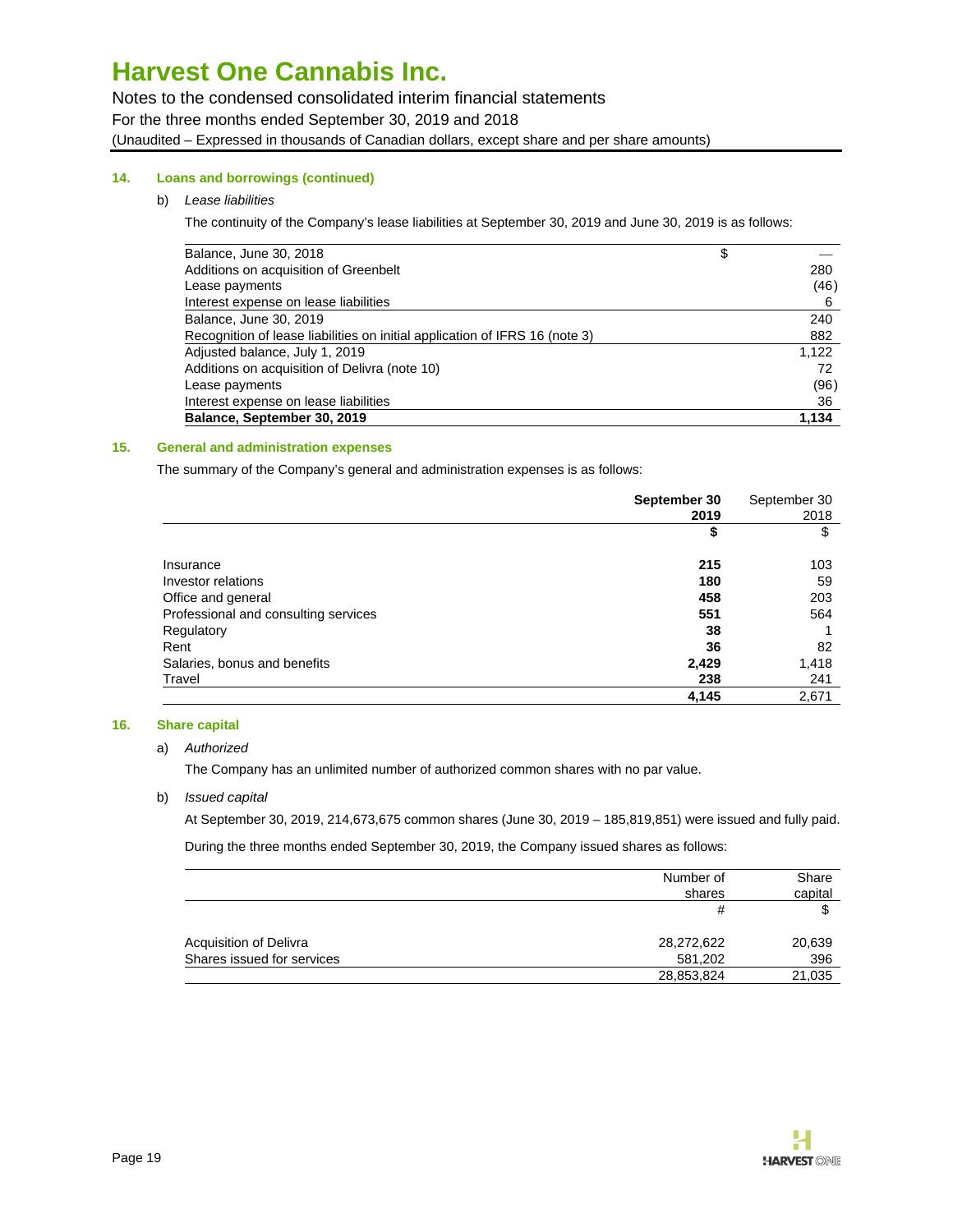Notes to the condensed consolidated interim financial statements

For the three months ended September 30, 2019 and 2018

(Unaudited – Expressed in thousands of Canadian dollars, except share and per share amounts)

### **17. Other reserves**

The summary of the Company's other reserves is as follows:

|                                  | Share-based |          |       |        |
|----------------------------------|-------------|----------|-------|--------|
|                                  | awards      | Warrants | Other |        |
|                                  | (a)         | (b)      | (c)   | Total  |
|                                  | \$          | \$       | \$    | \$     |
| Balance, June 30, 2018           | 3,465       | 9.648    | 743   | 13,856 |
| Share-based compensation         | 4,245       |          |       | 4,245  |
| Warrants exercised               |             | (131)    |       | (131)  |
| Change in ownership interests in |             |          |       |        |
| subsidiaries (note 11)           |             |          | 72    | 72     |
| Balance, June 30, 2019           | 7.710       | 9,517    | 815   | 18,042 |
| Share-based compensation         | 697         |          |       | 697    |
| <b>Acquisition of Delivra</b>    | 920         | 335      |       | 1,255  |
| Balance, September 30, 2019      | 9.327       | 9.852    | 815   | 19.994 |

#### a) Share-based awards

(i) Stock options

The Company has established a share purchase option plan ("Plan") whereby the Company's Board of Directors may from time to time grant stock options to employees and non-employees. The maximum number of shares that may be reserved for issuance under the Plan is 10% of the issued and outstanding common shares of the Company. Vesting is determined by the Board of Directors.

The continuity of the Company's stock options at September 30, 2019 and June 30, 2019 is as follows:

|                                          | Number outstanding | Weighted average<br>exercise price |
|------------------------------------------|--------------------|------------------------------------|
|                                          | #                  | S                                  |
| Outstanding at June 30, 2018             | 9,025,000          | 0.82                               |
| Granted                                  | 12,460,000         | 0.79                               |
| Expired                                  | (2, 113, 334)      | 0.75                               |
| Forfeited                                | (1,586,666)        | 0.98                               |
| Outstanding at June 30, 2019             | 17,785,000         | 0.79                               |
| Granted                                  | 4,292,918          | 0.80                               |
| Expired                                  | (1,528,547)        | 0.76                               |
| Forfeited                                | (175,000)          | 0.68                               |
| <b>Outstanding at September 30, 2019</b> | 20,374,371         | 0.80                               |

In connection with the Delivra acquisition on July 3, 2019 (note 10), the Company issued 2,907,918 replacement options to holders of Delivra options. Each stock option entitles the holder to purchase one common share at an exercise price between \$0.59 to \$1.26 for a period of one to five years following the grant date of which 2,409,608 stock options vested immediately and the remaining stock options vest over seven months.

During the three months ended September 30, 2019, the Company granted a total of 1,385,000 stock options under the Company's stock option incentive plan to certain new directors, officers and employees of the Company. Each stock option entitles the holder to purchase one common share at an exercise price between \$0.52 to \$0.56 for a period of five years following the grant date of which 105,000 stock options vested immediately and the remaining stock options vest over three years.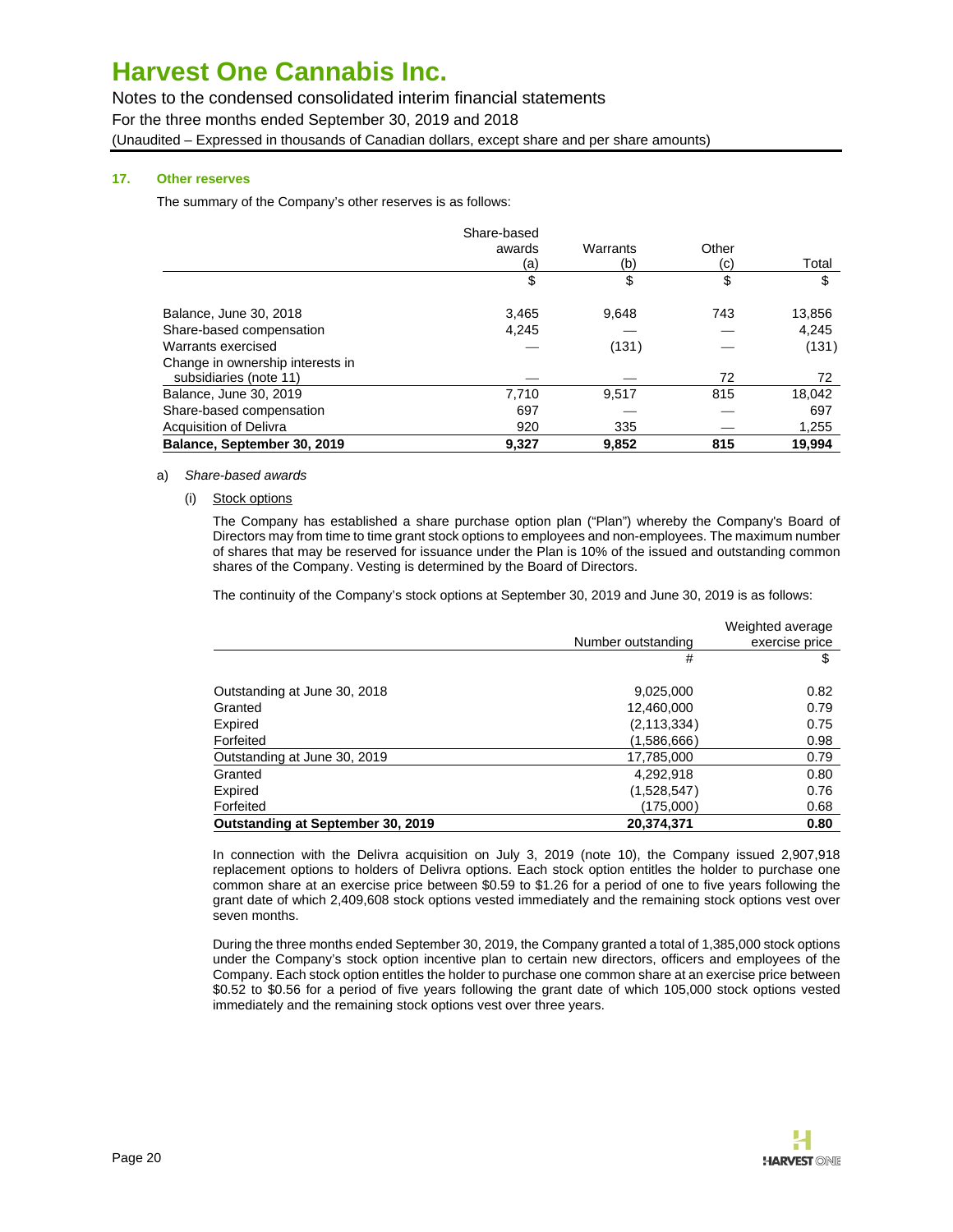Notes to the condensed consolidated interim financial statements

For the three months ended September 30, 2019 and 2018

(Unaudited – Expressed in thousands of Canadian dollars, except share and per share amounts)

### **17. Other reserves (continued)**

- a) Share-based awards (continued)
	- (i) Stock options (continued)

In determining the amount of share-based compensation, the Company used the Black-Scholes option pricing model to establish the fair value of stock options granted during the three months ended September 30, 2019 and 2018 by applying the following assumptions:

|                                           | September 30      | September 30        |
|-------------------------------------------|-------------------|---------------------|
|                                           | 2019              | 2018                |
| Risk-free interest rate                   | $1.22\% - 1.80\%$ | $2.07\% - 2.20\%$   |
| Expected life of options and PARs (years) | $0.6 - 4.3$       | 3.6                 |
| Expected annualized volatility            | 75.00% - 117.96%  | $86.47\% - 87.04\%$ |
| Expected dividend yield                   | Nil               | Nil                 |

Volatility was estimated by using the historical prices of the Company's common shares. The expected life in years represents the period of time that the stock options and PARs granted are expected to be outstanding. The risk-free rate was based on the zero-coupon Canada government bonds with a remaining term equal to the expected life of the stock option and PAR.

The number of options outstanding and exercisable at September 30, 2019 is as follows:

|                    |                     |                | Number of     |
|--------------------|---------------------|----------------|---------------|
|                    | Number of stock     |                | stock options |
| Expiry date        | options outstanding | Exercise price | exercisable   |
|                    | #                   | \$             | #             |
| December 31, 2019  | 400,000             | 0.75           | 400,000       |
| February 2, 2020   | 74,375              | 1.01           | 74,375        |
| June 1, 2020       | 59,500              | 1.01           | 59,500        |
| June 15, 2020      | 119,000             | 1.01           | 119,000       |
| August 21, 2020    | 59,500              | 1.18           | 59,500        |
| September 11, 2020 | 4,777               | 1.26           | 4,777         |
| November 30, 2020  | 440,300             | 0.84           | 440,300       |
| January 21, 2021   | 29,750              | 0.91           | 29,750        |
| January 26, 2021   | 223.125             | 1.26           | 223,125       |
| October 3, 2021    | 92.969              | 1.26           | 92,969        |
| December 19, 2021  | 481,950             | 1.26           | 481,950       |
| April 27, 2022     | 2,550,000           | 0.75           | 2,550,000     |
| January 24, 2023   | 996,625             | 0.76           | 498,315       |
| January 25, 2023   | 150,000             | 1.77           | 75,000        |
| May 28, 2023       | 925,000             | 0.84           | 462,500       |
| July 3, 2023       | 8,000,000           | 0.77           | 3,466,722     |
| September 18, 2023 | 1,050,000           | 0.91           | 350,002       |
| October 12, 2023   | 297,500             | 0.61           | 297,500       |
| October 30, 2023   | 300,000             | 0.54           |               |
| April 22, 2024     | 2,415,000           | 0.85           | 75,000        |
| June 17, 2024      | 320,000             | 0.68           |               |
| July 31, 2024      | 360,000             | 0.56           |               |
| August 26, 2024    | 300,000             | 0.55           | 45,000        |
| September 4, 2024  | 725,000             | 0.52           | 60,000        |
|                    | 20,374,371          |                | 9,865,285     |

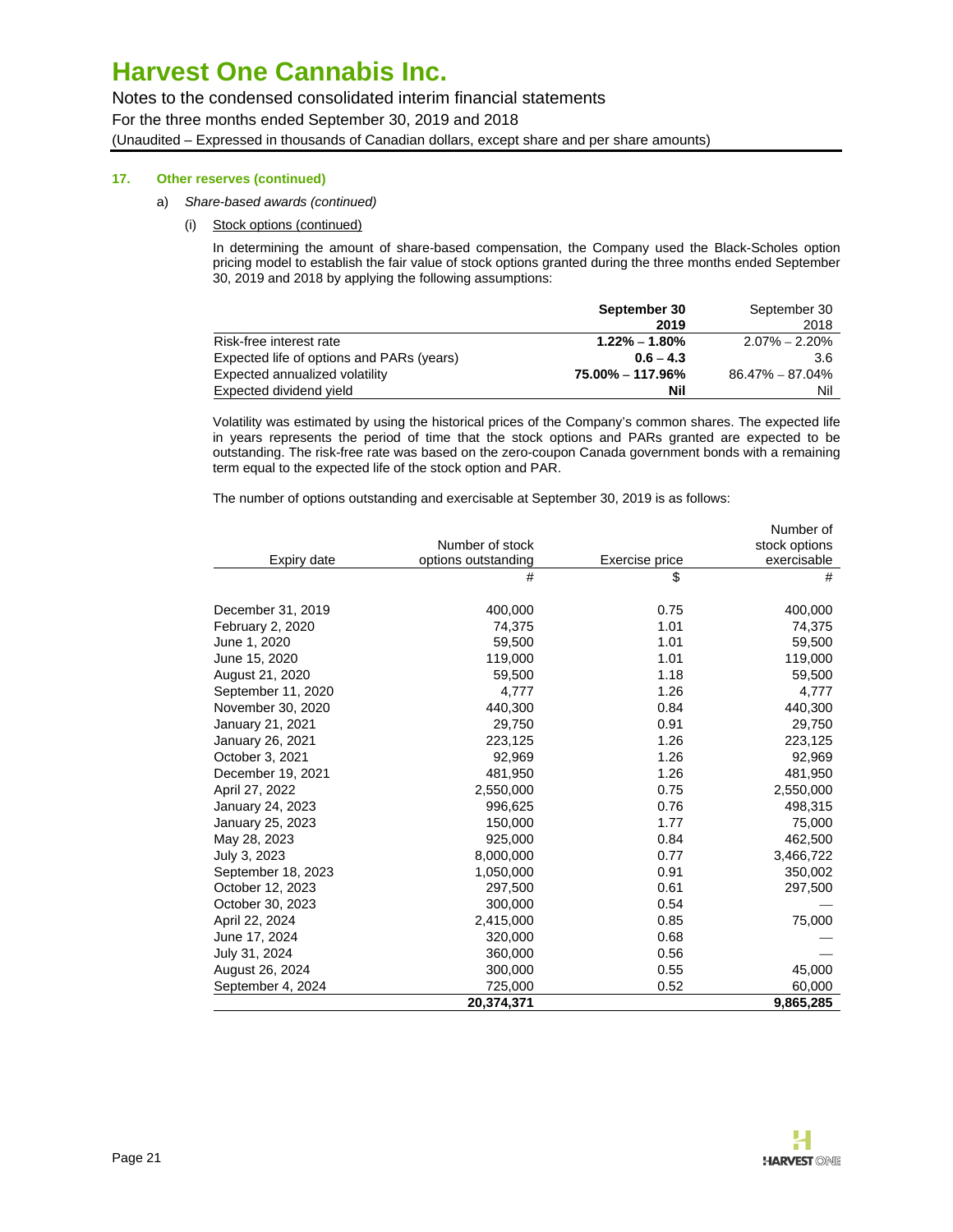Notes to the condensed consolidated interim financial statements

For the three months ended September 30, 2019 and 2018

(Unaudited – Expressed in thousands of Canadian dollars, except share and per share amounts)

### **17. Other reserves (continued)**

- a) Share-based awards (continued)
	- (ii) Performance appreciation rights

The Company has established performance appreciation rights ("PAR"). Each PAR entitles the holder to purchase one common share and the Company may, in its sole discretion, replace all or part of the outstanding PARs granted with stock options on a one for one exchange basis. The Company intends to settle the PARs through equity instruments and used the Black-Scholes option pricing model to establish the fair value of the PARs to determine the amount of share-based compensation.

The number of PARs outstanding and exercisable at September 30, 2019 is as follows:

|              | 2,500,000                     |                | 1,083,352                               |
|--------------|-------------------------------|----------------|-----------------------------------------|
| July 3, 2023 | 2,500,000                     | 0.77           | 1,083,352                               |
|              | #                             |                | #                                       |
| Expiry date  | Number of<br>PARs outstanding | Exercise price | Number of<br><b>PARs</b><br>exercisable |

### b) Warrants

The continuity of the Company's warrants at September 30, 2019 and June 30, 2019 is as follows:

|                                 | <b>RTO</b> | Brokers'<br><b>RTO</b><br>Warrants<br>and<br>Secondary | Debenture | Units<br>Offering and<br>Brokers'<br><b>Units</b><br>Offering | Dream<br>Water | Delivra<br>Warrants | Total<br>number | Weighted<br>average<br>exercise |
|---------------------------------|------------|--------------------------------------------------------|-----------|---------------------------------------------------------------|----------------|---------------------|-----------------|---------------------------------|
|                                 | Warrants   | Warrants                                               | Warrants  | Warrants                                                      | Warrants       | (i)                 | outstanding     | price                           |
|                                 |            |                                                        |           |                                                               |                |                     | #               | \$                              |
| Outstanding at                  |            |                                                        |           |                                                               |                |                     |                 |                                 |
| June 30, 2018                   | 3,376,468  | 1,300,036                                              | 5,901,282 | 22,778,846                                                    | 517,000        | _                   | 33,873,632      | 1.88                            |
| Issued                          |            | 100.002                                                |           |                                                               |                |                     | 100.002         | 1.00                            |
| Exercised                       | (150,000)  | (200,004)                                              | (100)     |                                                               |                |                     | (350, 104)      | 0.86                            |
| Outstanding at                  |            |                                                        |           |                                                               |                |                     |                 |                                 |
| June 30, 2019                   | 3.226.468  | 1.200.034                                              | 5.901.182 | 22.778.846                                                    | 517.000        |                     | 33,623,530      | 1.89                            |
|                                 |            |                                                        |           |                                                               |                |                     |                 |                                 |
| Issued                          |            |                                                        |           |                                                               |                | 2,191,502           | 2,191,502       | 0.83                            |
| Outstanding at<br>September 30. |            |                                                        |           |                                                               |                |                     |                 |                                 |
| 2019                            | 3,226,468  | 1,200,034                                              | 5,901,182 | 22,778,846                                                    | 517,000        | 2,191,502           | 35,815,032      | 1.89                            |

(i) Delivra Warrants

In connection with the Delivra acquisition on July 3, 2019 (note 10), the Company issued 2,191,502 replacement warrants to holders of Delivra warrants with an exercise price of \$0.59 – \$0.84 per warrant and which expire nine months from the date of issue. Upon exercise of the Delivra Warrants, the Company will issue one common share.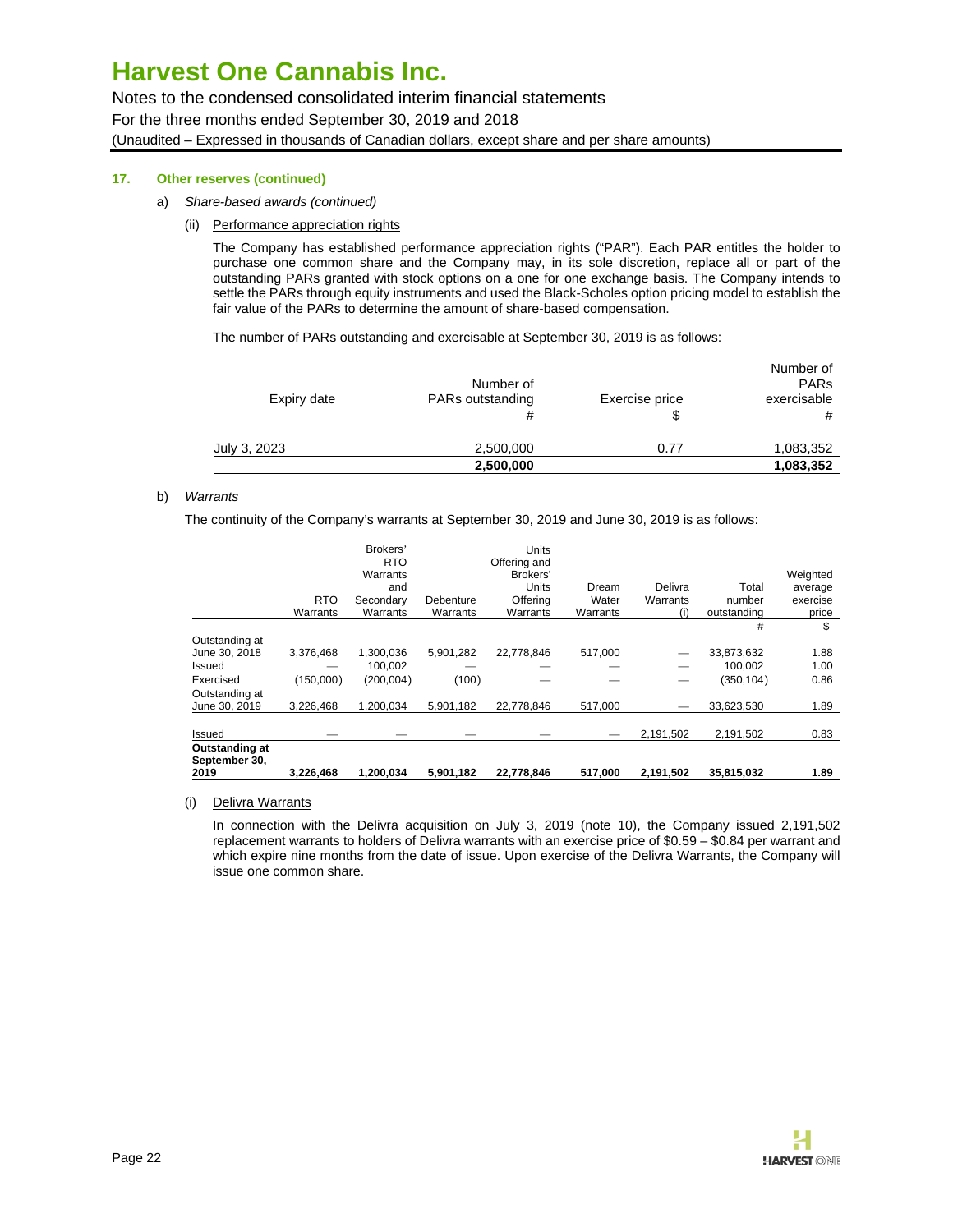Notes to the condensed consolidated interim financial statements

For the three months ended September 30, 2019 and 2018

(Unaudited – Expressed in thousands of Canadian dollars, except share and per share amounts)

### **17. Other reserves (continued)**

### b) Warrants (continued)

The Company's outstanding warrants at September 30, 2019 is as follows:

|                                         |            |                          |             | Exercise |                  |
|-----------------------------------------|------------|--------------------------|-------------|----------|------------------|
|                                         | Issued     | Exercised                | Outstanding | price    | Expiry date      |
|                                         | #          | #                        | #           | \$       |                  |
| Reverse Take-Over ("RTO") Warrants      | 16.667.000 | 13.440.532               | 3,226,468   | 1.00     | April 27, 2020   |
| Brokers' RTO warrants                   | 2,000,040  | 1,400,008                | 600,032     | 0.75     | April 27, 2020   |
| <b>Brokers' Secondary Warrants</b>      | 600.002    | 100,002                  | 500.000     | 1.00     | January 4, 2021  |
| <b>Brokers' Secondary Warrants</b>      | 100.002    |                          | 100.002     | 1.00     | May 3, 2022      |
| Debenture Warrants                      |            |                          |             |          | December 14, 202 |
|                                         | 9,493,882  | 3,592,700                | 5,901,182   | 1.09     | $\Omega$         |
| Units Offering Warrants                 | 22.115.385 |                          | 22.115.385  | 2.30     | January 31, 2020 |
| <b>Brokers' Units Offering Warrants</b> | 663.461    |                          | 663.461     | 2.30     | January 31, 2020 |
| Dream Water Warrants                    | 517,000    | $\overline{\phantom{0}}$ | 517.000     | 1.00     | May 29, 2021     |
| Delivra Warrants                        | 72,455     |                          | 72.455      | 0.59     | April 5, 2020    |
| Delivra Warrants                        | 2,119,047  | $\overline{\phantom{0}}$ | 2,119,047   | 0.84     | April 5, 2020    |
|                                         | 54.348.274 | 18.533.242               | 35.815.032  |          |                  |

### **18. Related parties**

The summary of the Company's related party transactions during the three months ended September 30, 2019 and 2018 is as follows:

#### a) Compensation of key management personnel

Key management personnel ("KMP") include persons having the authority and responsibility for planning, directing and controlling the activities of the Company as a whole. The KMP of the Company are the members of the Company's executive management team and Board of Directors. Compensation provided to KMP is as follows:

|                          | September 30<br>2019 | September 30<br>2018 |
|--------------------------|----------------------|----------------------|
|                          | \$                   | \$                   |
| Salaries and benefits    | 551                  | 480                  |
| Severance costs          |                      | 787                  |
| Directors' fees          | 33                   | 24                   |
| Share-based compensation | 431                  | 1,487                |
| Total                    | 1,015                | 2,778                |

### b) Payments to related parties

As at September 30, 2019, there was \$33 directors' fees owing (June 30, 2019 – \$33) included in accounts payable and accrued liabilities.

c) Severance payments

During the three months ended September 30, 2018, the Company paid \$750 to the former Chief Executive Officer in accordance with the terms of a mutual separation agreement, which is included in severance and reorganization costs.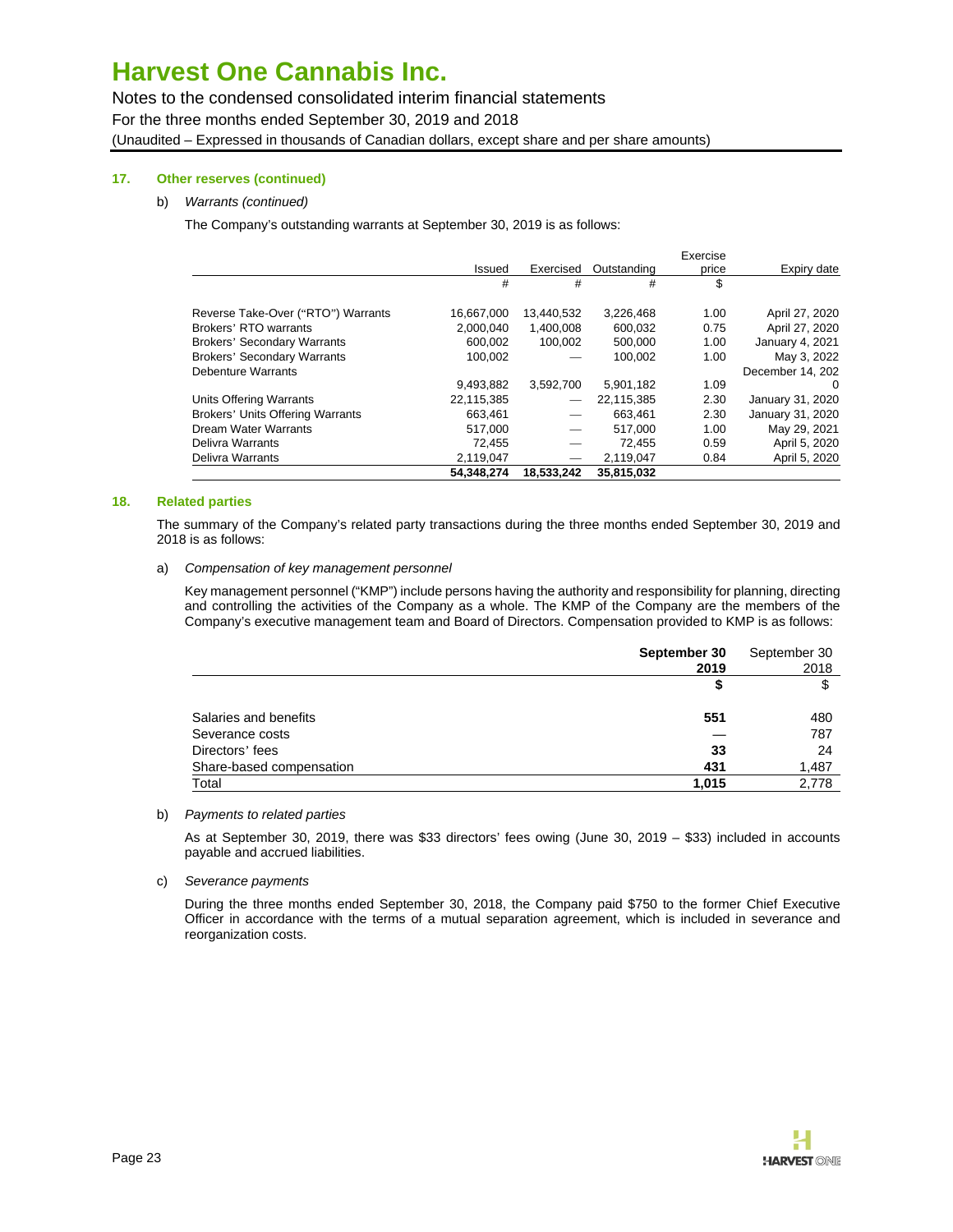### Notes to the condensed consolidated interim financial statements

For the three months ended September 30, 2019 and 2018

(Unaudited – Expressed in thousands of Canadian dollars, except share and per share amounts)

### **19. Commitments**

As at September 30, 2019, the Company's commitments that have not been disclosed elsewhere in the consolidated financial statements is as follows:

|                                        |           | <b>Between</b> |        |        |
|----------------------------------------|-----------|----------------|--------|--------|
|                                        | Less than | $2$ to 5       | Over 5 |        |
|                                        | year      | vears          | vears  | Total  |
|                                        | \$        | \$             | \$     | \$     |
| Purchase commitments                   | 6,713     | 13,548         | _      | 20,261 |
| Lease commitments                      | 666       | 1.276          | 76     | 2,018  |
| <b>Extraction services commitments</b> | 302       | 603            |        | 905    |
| Capital commitments                    | 720       |                |        | 720    |
|                                        | 8.401     | 15.427         | 76     | 23.904 |

### a) Purchase commitments

On July 1, 2019, the Company entered into a premium cannabis supply agreement with 9869247 Canada Limited ("Stevens Green"), pursuant to which Stevens Green will cultivate and harvest United Greeneries' premium cannabis genetics at their facility in Ontario. As part of this agreement, the Company has annual minimum purchase commitments. In addition, purchase commitments include amounts committed for the purchase of CBD Gelpell® capsules.

### b) Lease commitments

The Company has various lease commitments related to office space, land and equipment expiring between March 2020 and February 2027. Included in lease commitments are the undiscounted contractual balances of lease liabilities recognized on adoption of IFRS 16.

### c) Extraction services commitments

On November 11, 2018, the Company entered into a multi-year Extraction Services Agreement with Valens GroWorks Corp ("Valens") for cannabis extraction and value-added services. As part of this agreement, the Company will ship to or purchase from Valens bulk quantities of dried cannabis over an initial three-year term. Valens will process the cannabis on a fee-for-service basis into bulk resin or other cannabis oil derivative products.

### d) Capital commitments

On October 17, 2018, the Company entered into an agreement to purchase four custom designed modular buildings to be placed on the land adjacent to the Duncan facility. Phase one of the project has been completed, with phases two and three completion expected in early calendar 2020. The modular buildings are expected to increase the annual production capacity of harvested cannabis. In addition, capital commitments include amounts committed for the construction of the Lucky Lake facility.

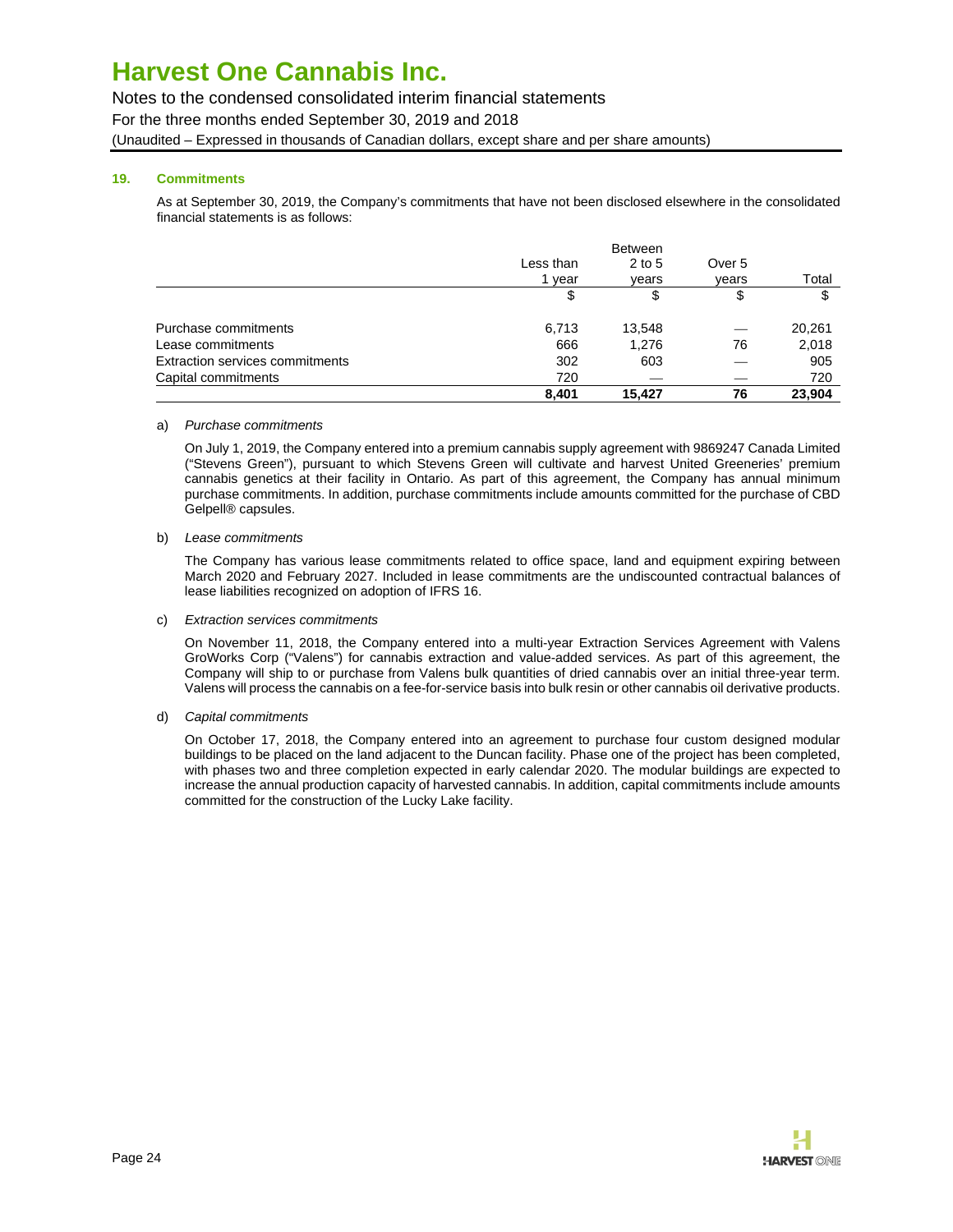Notes to the condensed consolidated interim financial statements For the three months ended September 30, 2019 and 2018 (Unaudited – Expressed in thousands of Canadian dollars, except share and per share amounts)

#### **20. Segmented information**

The Company operates in three reportable segments: Cultivation (United Greeneries and Greenbelt), Medical and Nutraceutical (Satipharm and PhytoTech), and Consumer (Dream Water and Delivra), which is the way the Company reports information regarding segment performance, including net profit (loss), to its chief operating decision maker as of September 30, 2019.

The Cultivation segment includes the cultivation and distribution of cannabis in the medical and recreational markets under the federally regulated Cannabis Act with a licence issued by Health Canada. The Medical and Nutraceutical segment includes the processing, manufacturing and distribution of cannabis-based food supplement products throughout Europe and Australia. The Consumer segment includes the marketing, distribution, and product development of liquid sleep shots and sleep powder packets as well as pain relief creams throughout Canada and the US.

The segments for the three months ended September 30, 2019 and 2018 are as follows:

|                                 | Three months ended September 30, 2019 |                      |          |           | Three months ended September 30, 2018 |             |               |          |                  |         |
|---------------------------------|---------------------------------------|----------------------|----------|-----------|---------------------------------------|-------------|---------------|----------|------------------|---------|
|                                 |                                       | <b>Medical and</b>   |          |           |                                       | Medical and |               |          |                  |         |
|                                 | Cultivation                           | <b>Nutraceutical</b> | Consumer | Corporate | Total                                 | Cultivation | Nutraceutical | Consumer | Corporate        | Total   |
|                                 |                                       |                      |          |           |                                       |             |               |          |                  |         |
| Net revenue                     | 2,037                                 | 299                  | 1,728    |           | 4,064                                 | 608         |               | .071     |                  | 1,679   |
| Gross profit (loss) before fair |                                       |                      |          |           |                                       |             |               |          |                  |         |
| value adjustments               | 433                                   | 52                   | 337      |           | 822                                   | (73)        | _             | (55)     |                  | (128)   |
| Gross profit (loss)             | 876                                   | 52                   | 337      |           | 1,265                                 | 633         |               | (55)     | $\hspace{0.5cm}$ | 578     |
| Expenses                        | 832                                   | 769                  | 1,675    | 3.180     | 6.456                                 | 608         | 454           | ,280     | 4,053            | 6,395   |
| Net profit (loss)               | 20                                    | (716)                | (1, 429) | (3, 305)  | (5, 430)                              | 24          | (420)         | (1,338)  | (4,061)          | (5,795) |